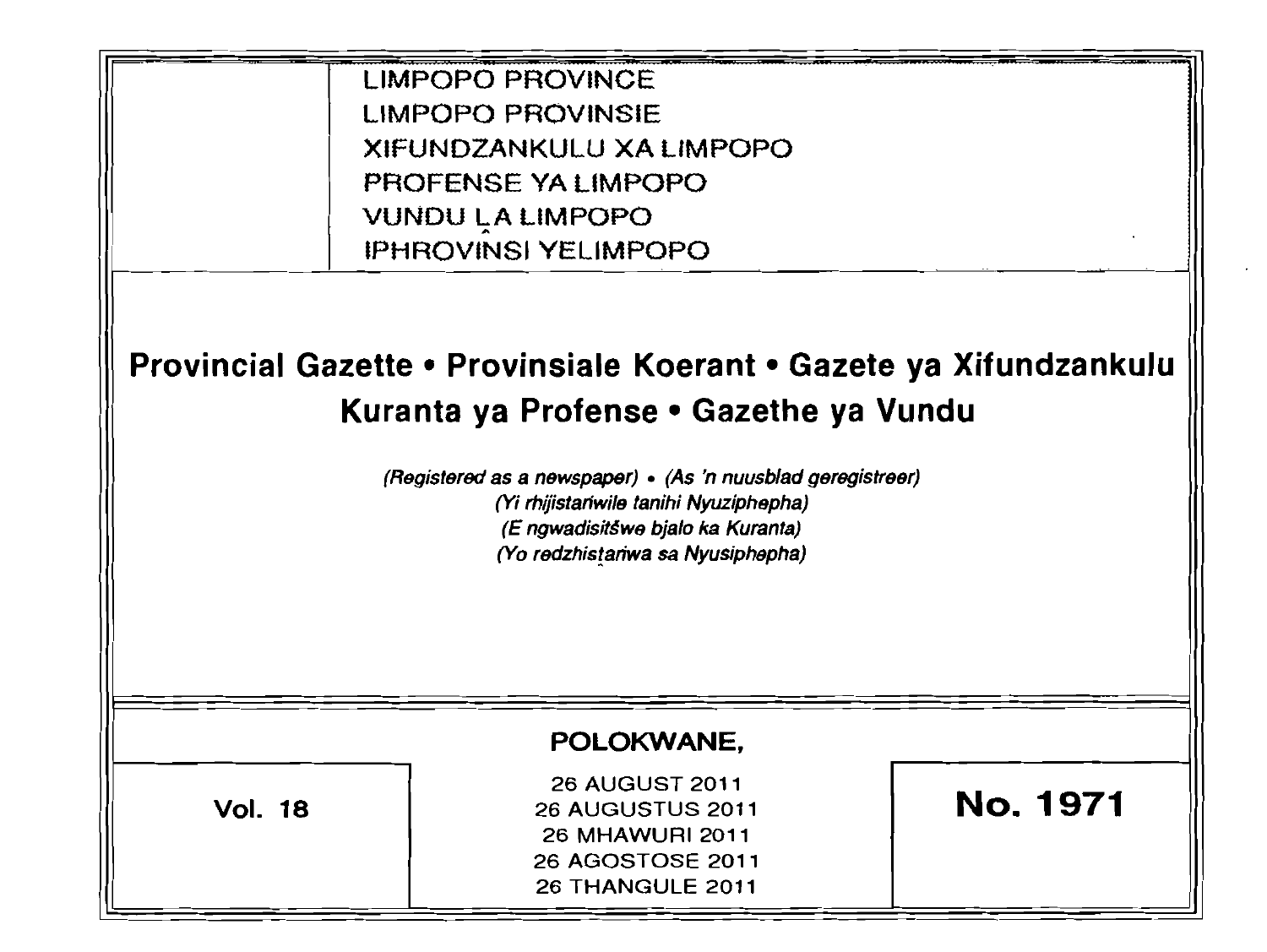$\ddot{\phantom{0}}$ 

# **IMPORTANT NOTICE**

**The Government Printing Works will not be held responsible for faxed documents not received due to errors on the fax machine or faxes received which are unclear or incomplete. Please be advised that an "OK" slip, received from a fax machine, will not be accepted as proof that documents were received by the GPW for printing. If documents are faxed to the GPW it will be the sender's responsibility to phone and confirm that the documents were received in good order.** 

Furthermore the Government Printing Works will also not be held responsible for cancellations and **amendments which have not been done on original documents received from clients.** 

# **CONTENTS • INHOUD**

| No.        |                                                                                                                                                                                                                                                                                                                                                                             | Page<br>No. | Gazette<br>No. |
|------------|-----------------------------------------------------------------------------------------------------------------------------------------------------------------------------------------------------------------------------------------------------------------------------------------------------------------------------------------------------------------------------|-------------|----------------|
|            | <b>GENERAL NOTICES • ALGEMENE KENNISGEWINGS</b>                                                                                                                                                                                                                                                                                                                             |             |                |
| 231        | Town-planning and Townships Ordinance (15/1986): Establishment of township: Beitbrug Extension 2<br>$\sim$                                                                                                                                                                                                                                                                  | 8           | 1971           |
| 231        | Ordonnansie op Dorpsbeplanning en Dorpe (15/1986): Stigting van dorp: Beitbrug-uitbreiding 2                                                                                                                                                                                                                                                                                | 8           | 1971           |
| 232<br>232 | Town-planning and Townships Ordinance (15/1986): Polokwane/Perskebult Amendment Scheme 220<br>Ordonnansie op Dorpsbeplanning en Dorpe (15/1986): Polokwane/Perskebult-wysigingskema 220                                                                                                                                                                                     | 9<br>9      | 1971<br>1971   |
| 233        | Town-planning and Townships Ordinance (15/1986): Messina Amendment Scheme 188<br><b>Contract Contract</b>                                                                                                                                                                                                                                                                   | 9           | 1971           |
| 233        | Ordonnansie op Dorpsbeplanning en Dorpe (15/1986): Messina-wysigingskema 188                                                                                                                                                                                                                                                                                                | 10          | 1971           |
| 234        | Town-planning and Townships Ordinance (15/1986); Messina Amendment Scheme 189<br><b>Contract Contract</b>                                                                                                                                                                                                                                                                   | 10          | 1971           |
| 234        | Ordonnansie op Dorpsbeplanning en Dorpe (15/1986): Messina-wysigingskema 189                                                                                                                                                                                                                                                                                                | 10          | 1971           |
| 235        | Town-planning and Townships Ordinance (15/1986): Messina Amendment Scheme 190 [16] The County of The County of                                                                                                                                                                                                                                                              | 11          | 1971           |
| 235        | Ordonnansie op Dorpsbeplanning en Dorpe (15/1986): Messina-wysigingskema 190<br>and the control of the control of the                                                                                                                                                                                                                                                       | 11          | 1971           |
| 239        | Removal of Restrictions Act (84/1967): Removal of conditions: Portion 35, farm Rietspruit 527 LQ<br><b>Contractor</b>                                                                                                                                                                                                                                                       | 11          | 1971           |
| 239        | Wet op Opheffing van Beperkings (84/1967): Opheffing van voorwaardes: Gedeelte 35. plaas Rietspruit 527 LO                                                                                                                                                                                                                                                                  | 11          | 1971           |
| 240        | Removal of Restrictions Act (84/1967): Removal of conditions: Portion 120, farm Doornhoek 318 KQ                                                                                                                                                                                                                                                                            | 12          | 1971           |
| 240        | Wet op Opheffing van Beperkings (84/1967): Opheffing van voorwaardes: Gedeelte 120. plaas Doornhoek 318 KQ                                                                                                                                                                                                                                                                  | 12          | 1971           |
| 241        | Advertising on Roads and Ribbon Development Act (21/1940): Subdivision and rezoning: Portion 10 farm Vondeling<br>285 LS<br>المنادر المتواصلين والمستحدث والمتعارض والمتعارض والمتحارب والمستحدث والمستحدث والمستحدث<br>and and a state                                                                                                                                     | 12          | 1971           |
| 241        | Wet op die Toebou en Adverteer langs Paaie (21/1940): Onderverdeling en hersonering: Gedeelte 10. plaas<br>Vondeling 285 LS<br>المناصب والمستحدث والمتحدث والمستحدث والمستحدث والمستحدث والمناصب                                                                                                                                                                            | 13          | 1971           |
| 242        | Town-planning and Townships Ordinance (15/1986): Tubatse Amendment Schemes 06 and 20/2006                                                                                                                                                                                                                                                                                   | 14          | 1971           |
| 242        | Ordonnansie op Dorpsbeplanning en Dorpe (15/1986): Tubatse-wysigingskemas 06 en 20/2006                                                                                                                                                                                                                                                                                     | 14          | 1971           |
| 243        | Town-planning and Townships Ordinance (15/1986): Maruleng Amendment Scheme 22<br>the company of the company of the                                                                                                                                                                                                                                                          | 14          | 1971           |
| 243        | Ordonnansie op Dorpsbeplanning en Dorpe (15/1986): Maruleng-wysigingskema 22                                                                                                                                                                                                                                                                                                | 15          | 1971           |
|            | LOCAL AUTHORITY NOTICES . PLAASLIKE BESTUURSKENNISGEWINGS                                                                                                                                                                                                                                                                                                                   |             |                |
| 271        | Town-planning and Townships Ordinance (15/1986): Greater Tzaneen Municipality: Establishment of township:                                                                                                                                                                                                                                                                   | 15          | 1971           |
| 271        | Ordonnansie op Dorpsbeplanning en Dorpe (15/1986): Groter Tzaneen Munisipaliteit: Stigting van dorp: Tzaneen-                                                                                                                                                                                                                                                               | 16          | 1971           |
| 272        | Town-planning and Townships Ordinance (15/1986): Greater Tzaneen Municipality: Establishment of township:16<br>Tzaneen Extension 100<br>$\mathbf{r}$ . The second contract of the second contract of the second contract of the second contract of the second contract of the second contract of the second contract of the second contract of the second contract of the   | 16          | 1971           |
| 272        | Ordonnansie op Dorpsbeplanning en Dorpe (15/1986): Groter Tzaneen Munisipaliteit: Stigting van dorp: Tzaneen-                                                                                                                                                                                                                                                               | 17          | 1971           |
| 274        | Local Government: Municipal Systems Act, 2000: Makhado Municipality: Correction Notice. Determination of<br>charges: Water Supply By-laws<br>and the complete state of the complete state of the complete state of the complete state of the complete state of the complete state of the complete state of the complete state of the complete state of the complete state o | 18          | 1971           |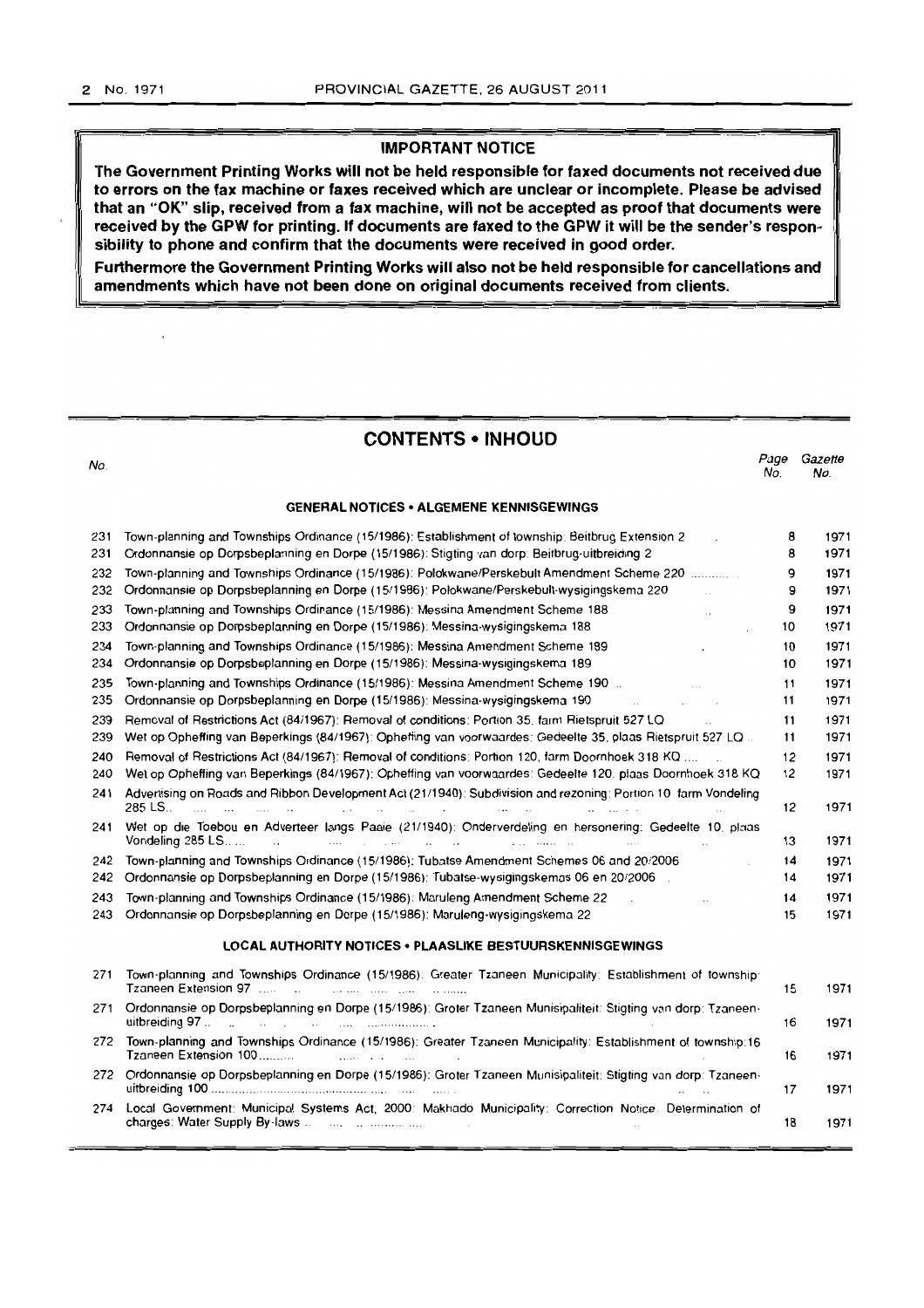# IMPORTANT NOTICE

# The

# **Limpopo Provincial Gazette** Function

will be transferred to the

# **Government Printer** in Pretoria

as from 1 November 2004

NEW PARTICULARS ARE AS FOLLOWS:

Physical address:

Government Printing Works 149 Bosman Street Pretoria

Postal address:

Private Bag X85 Pretoria 0001

New contact persons: Louise Fourie Tel.: (012) 334-4686 Mrs H. Wolmarans Tel.: (012) 334-4591

Fax number: (012) 323-8805

E-mail address: hester.wolmarans@gpw.gov.za louise.fourie@gpw.gov.za

Contact person for subscribers:

Mrs J. Wehmeyer Tel.: (012) 334-4753 Fax.: (012) 323-9574

This phase-in period is to commence from 15 October 2004 (suggest date of advert) and notice comes into operation as from 1 November 2004.

Subscribers and all other stakeholders are advised to send their advertisements directly to the Government Printing Works, two weeks before the 1st November 2004.

> In future, adverts have to be paid in advance before being published in the Gazette.

Advertising Manager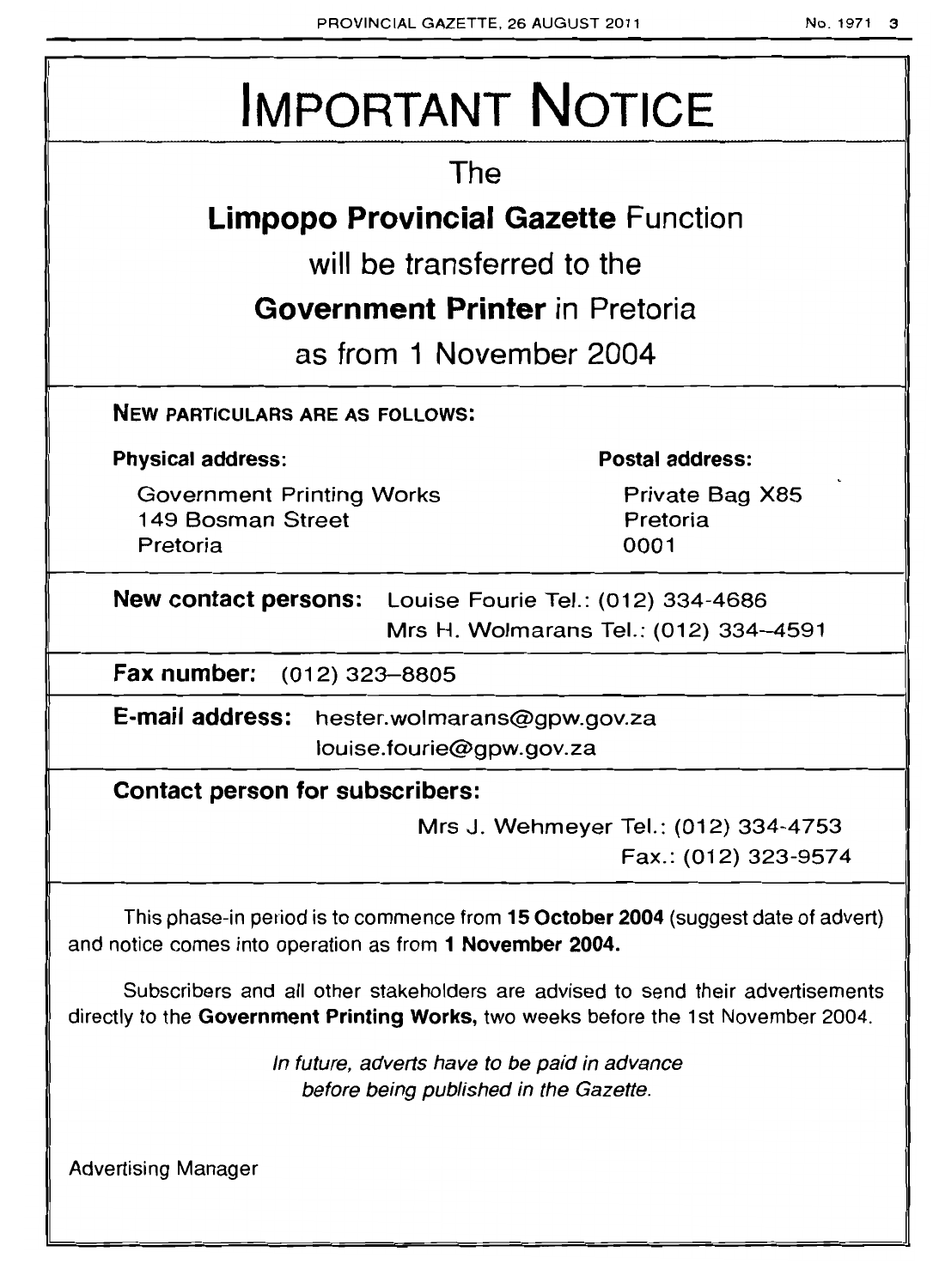IT IS THE CLIENTS RESPONSIBILITY TO ENSURE THAT THE CORRECT AMOUNT IS PAID AT THE CASHIER OR DEPOSITED INTO THE GOVERNMENT PRINTING WORKS BANK ACCOUNT AND ALSO THAT THE REQUISITION/COVERING LETTER TOGETHER WITH THE ADVERTISEMENTS AND THE PROOF OF DEPOSIT REACHES THE GOVERNMENT PRINTING WORKS IN TIME FOR INSERTION IN THE PROVINCIAL GAZETTE.

**No ADVERTISEMENTS WILL BE PLACED WITHOUT PRIOR PROOF OF PRE-PAYMENT.** 

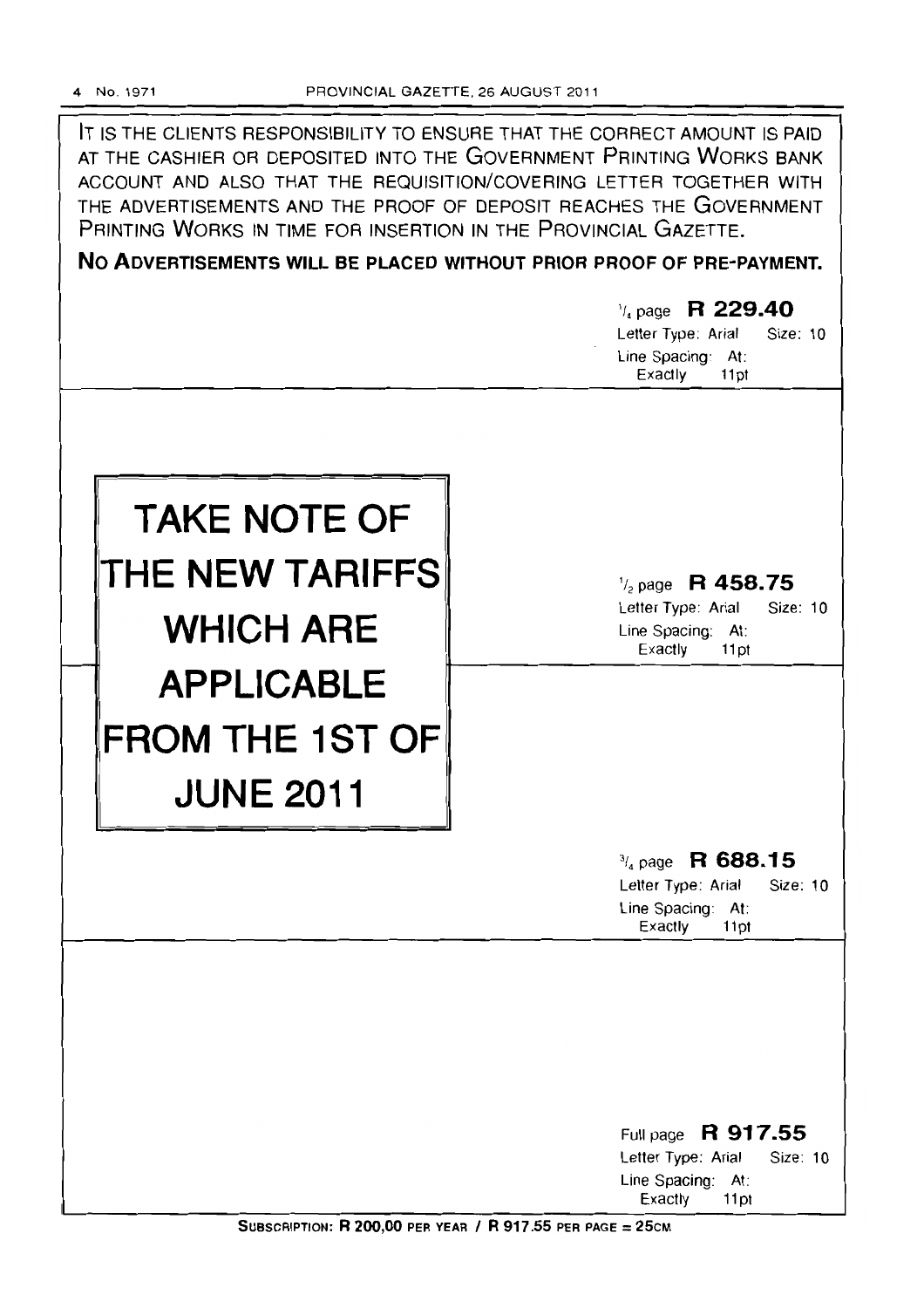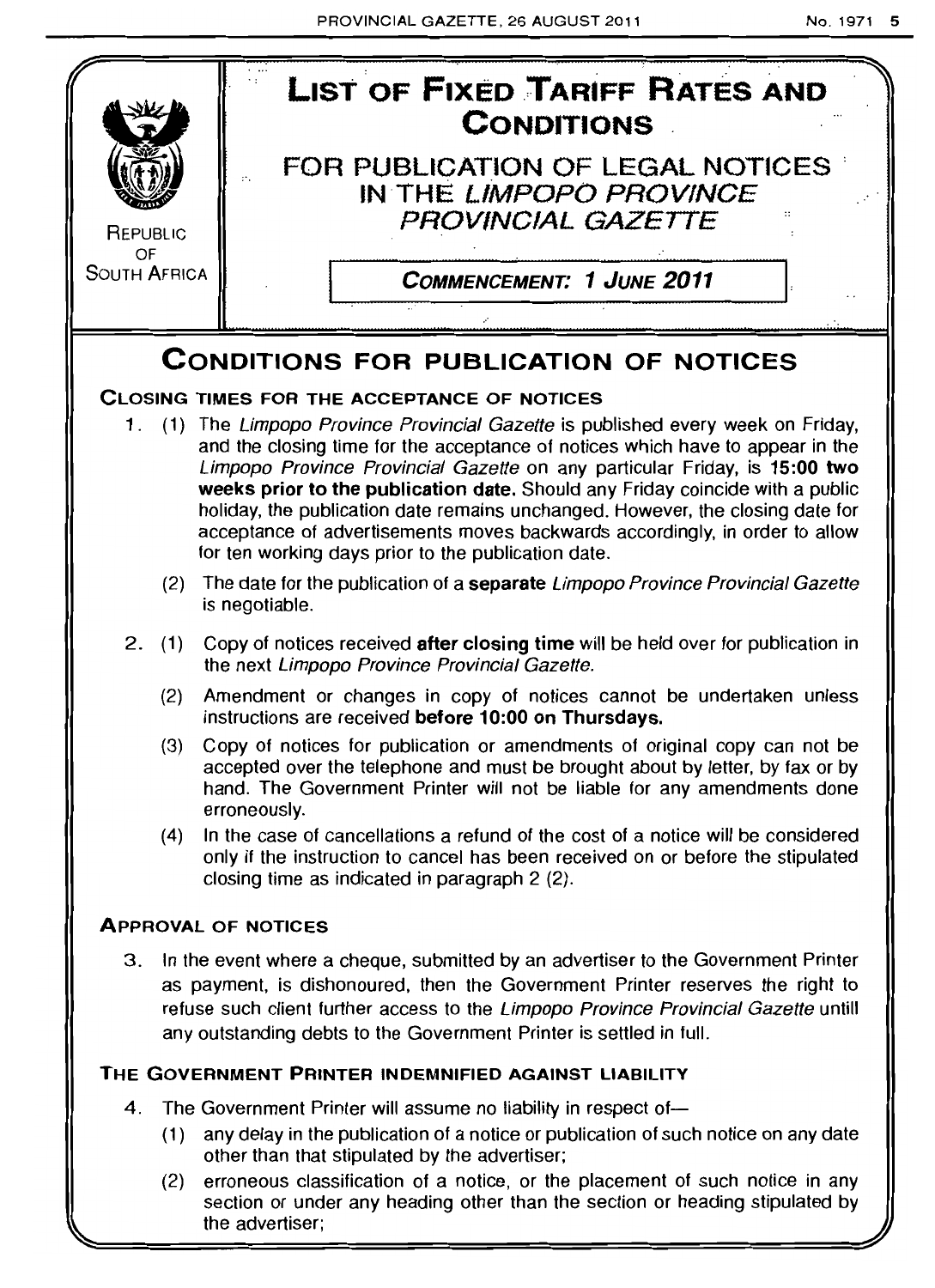(3) any editing, revision, omission, typographical errors or errors resulting from faint or indistinct copy.

# LIABILITY OF ADVERTISER

5. Advertisers will be held liable for any compensation and costs arising from any action which may be instituted against the Government Printer in consequence of the publication of any notice.

# **COPY**

- 6. Copy of notices must be typed on one side of the paper only and may not constitute part of any covering letter or document.
- 7. At the top of any copy, and set well apart from the notice, the following must be stated:

Where applicable

- (1) The heading under which the notice is to appear.
- (2) The cost of publication applicable to the notice, in accordance with the "Word Count Table".

# PAYMENT OF COST

- 9. With effect from 1 NOVEMBER 2004 no notice will be accepted for publication unless the cost of the insertion(s) is prepaid in CASH or by CHEQUE or POSTAL ORDERS. It can be arranged that money can be paid into the banking account of the Government Printer, in which case the deposit slip accompanies the advertisement before publication thereof.
- 10. (1) The cost of a notice must be calculated by the advertiser in accordance with the word count table.
	- (2) Where there is any doubt about the cost of publication of a notice, and in the case of copy, an enquiry, accompanied by the relevant copy, should be addressed to the Advertising Section, Government Printing Works, Private Bag X85, Pretoria, 0001 [Fax: (012) 323-8805], before publication.
- 11. Overpayment resulting from miscalculation on the part of the advertiser of the cost of publication of a notice will not be refunded, unless the advertiser furnishes adequate reasons why such miscalculation occurred. In the event of underpayments, the difference will be recovered from the advertiser, and the notice(s) will not be published until such time as the full cost of such publication has been duly paid in cash or by cheque or postal orders, or into the banking account.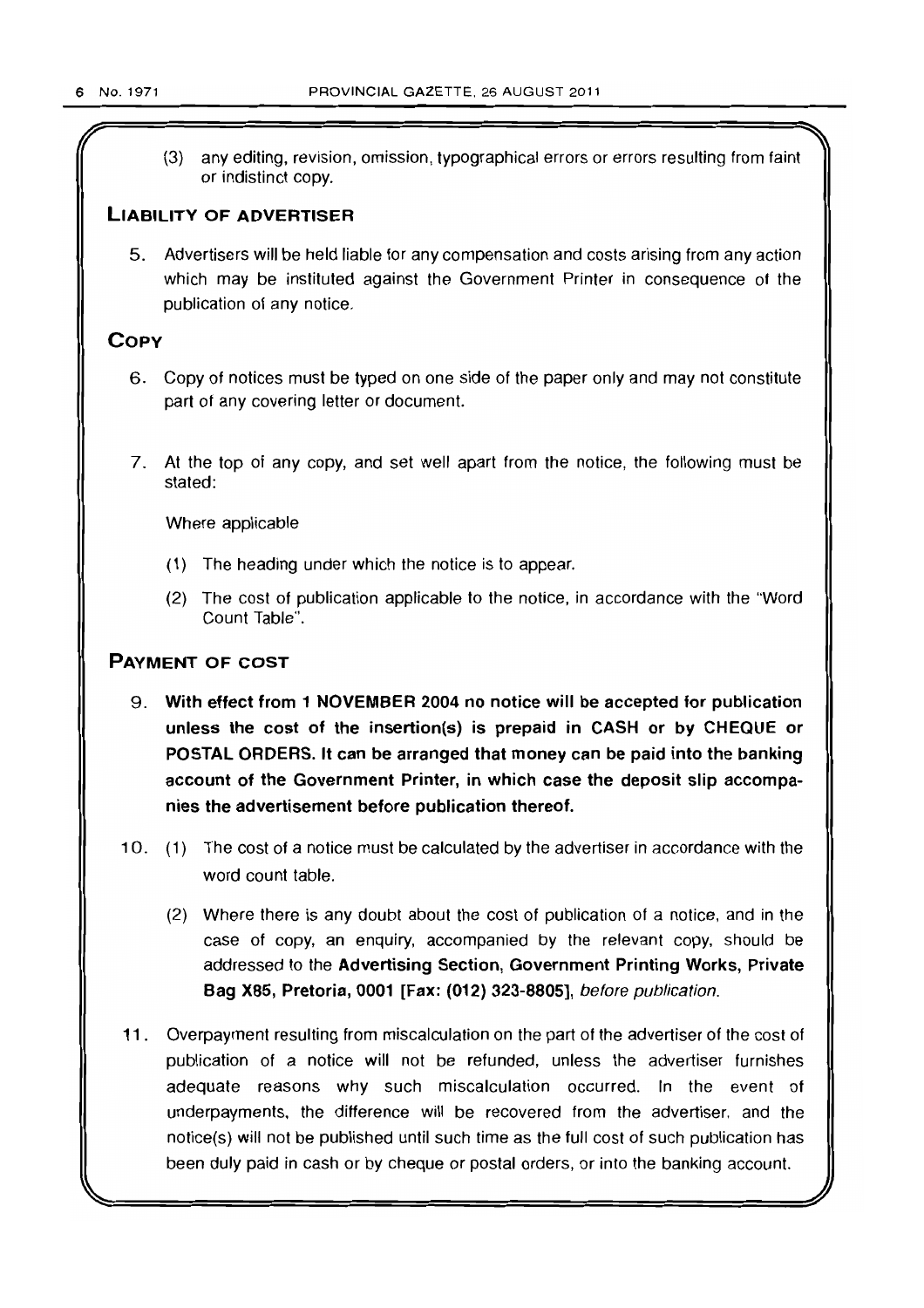- 12. In the event of a notice being cancelled, a refund will be made only if no cost regarding the placing of the notice has been incurred by the Government Printing Works.
- 13. The Government Printer reserves the right to levy an additional charge in cases where notices, the cost of which has been calculated in accordance with the Word Count Table, are subsequently found to be excessively lengthy or to contain overmuch or complicated tabulation.

# PROOF OF PUBLICATION

14. Copies of the Limpopo Province Provincial Gazette which may be required as proof of publication, may be ordered from the Government Printer at the ruling price. The Government Printer will assume no liability for any failure to post such Limpopo Province Provincial Gazette(s) or for any delay in despatching it/them.

# **GOVERNMENT PRINTERS BANK ACCOUNT PARTICULARS**

4057114016

Bank:

ABSA

BOSMAN STREET

Account No.:

Branch code: 632005

Reference No.: 00000049

Fax No.: (012) 323 8805

# Enquiries:

| Mrs. L. Fourie    | Tel.: (012) 334-4686 |
|-------------------|----------------------|
| Mrs. H. Wolmarans | Tel.: (012) 334-4591 |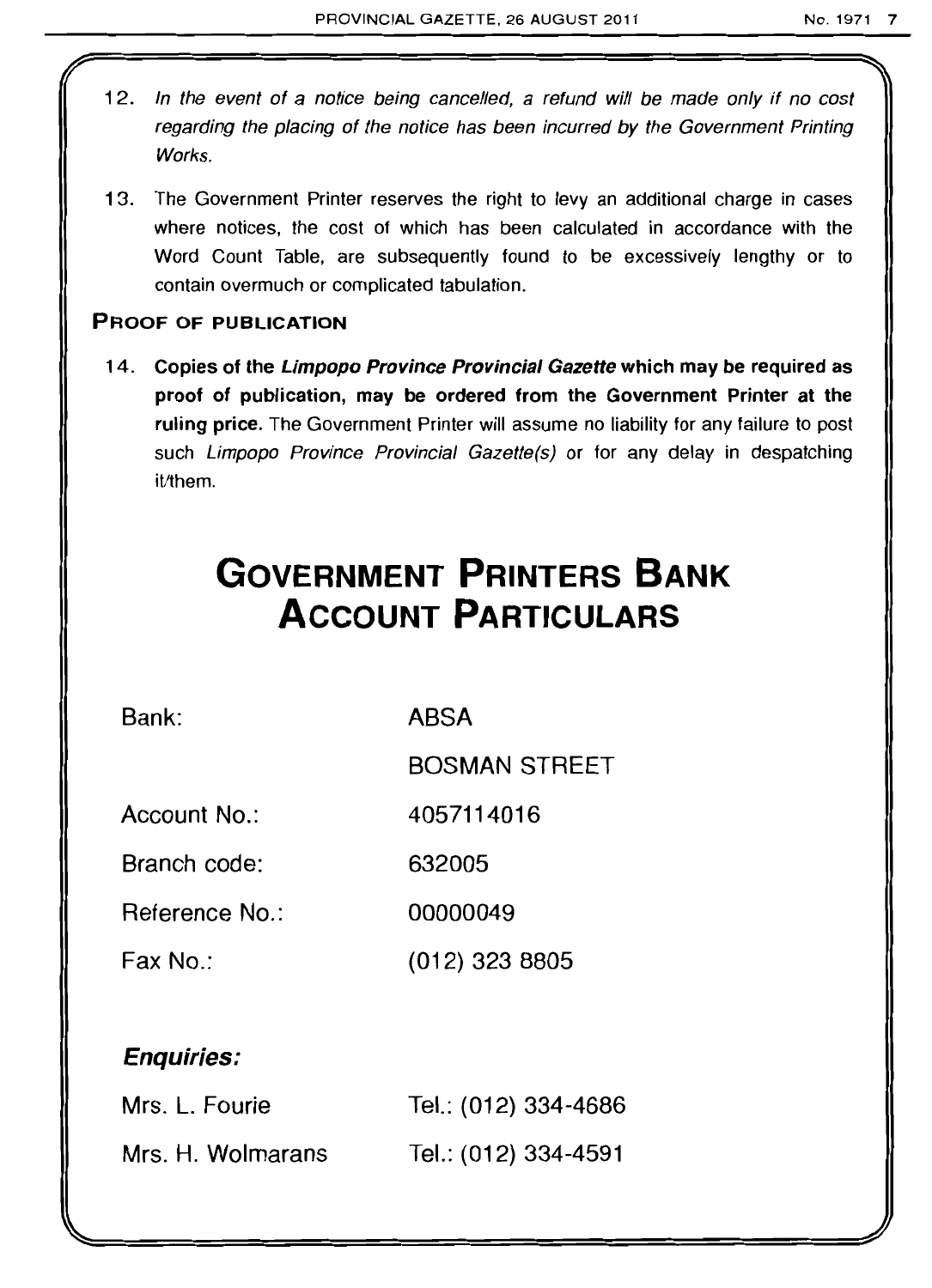# **GENERAL NOTICES • ALGEMENE KENNISGEWINGS**

# **GENERAL NOTICE 231 OF 2011**

NOTICE OF APPLICATION FOR ESTABLISHMENT OF TOWNSHIP

#### BEITBRUG EXTENSION 2

I, Pierre Danté Moelich, of the firm Plankonsult Incorporated, being the authorised agent of the owner hereby give notice in terms of section 96 of the Town-planning and Townships Ordinance. 1986 (Ordinance No. 15 of 1986). that Musina Municipality received an application to establish the township referred to in the Annexure hereto.

Particulars of the application are open to inspection during normal office hours at the office of the Municipal Manager, Civic Centre. Murphy Street, Musina, for a period of 28 days from 19 August 2011 (the date of first publication 01 this notice).

Objections to or representations in respect of the application must be lodged in writing and in duplicate to the Municipal Manager at the above office or posted to him at Private Bag X611, Musina, 0900, within a period of 28 days from 19 August 2011.

#### The Acting Municipal Manager

19 August 2011

26 August 2011

#### **ANNEXURE**

#### Name of township: Beitbrug Extension 2.

Full name of applicant: Plankonsult Incorporated.

Number of erven and proposed zoning: Erf 1: "Industrial 3".

Erf 2: "Industrial 3".

Description of land: A portion of Portion 17 of the farm Tempelhof ISO-MS.

Locality of proposed township: The proposed township is situated to the east of the National Road N1 from Messina to Beitbrug, opposite to the existing Ultra City ±500 m south from the Beitbrug border post.

Reference: Beitbrug X2.

# . **- . ALGEMENE KENNISGEWING 231 VAN 2011**

KENNISGEWING VAN AANSOEK OM STIGTING VAN DORP

## BEITBRUG UITBREIOING 2

Ek, Pierre Danté Moelich, van die firma Plankonsult Ingelyf, synde die gemagtigde agent van die eienaar gee hiermee kennis ingevolge Artikel 96 van die Ordonnansie op Dorpsbeplanning en Dorpe, 1986 (Ordonnansie No. 15 van 1986), dat Musina Munisipaliteit 'n aansoek ontvang het om die dorp in die Bylae hierby genoem, Ie stig.

Besonderhede van die aansoek Iê gedurende gewone kantoorure by die kantoor van die Munisipale Bestuurder, Burger Sentrum, Murphystraat, Musina, vir 'n tydperk van 28 dae vanaf 19 Augustus 2011 (die datum van die eerste publikasie van hierdie kennisgewing) ter insae.

Besware of vertoë ten opsigte van die aansoek moet binne 'n tydperk van 28 dae vanaf 19 Augustus 2011 skriftelik en in tweevoud by die Munisipale Bestuurder by die bovermelde kantoor ingedien of aan hom by Privaatsak X611, Musina, 0900, gepos word.

#### Die Waarnemende Munisipale Bestuurder

19 Augustus 2011

26 Augustus 2011

# **BYLAE**

Naam van die dorp: Beitbrug Uitbreiding 2.

Volle naam van aansoeker: Plankonsult Ingelyf.

Aantal erwe en voorgestelde sonering: Erf 1: "Industrieel 3".

Erf 2: "Industrieel 3".

Beskrywing van grond: 'n Gedeelte van Gedeelte 17 van die plaas Tempelhof 150-MS.

Ligging van voorgestelde dorp: Die voorgestelde dorp is geleë oos van die Nasionale Pad N1 vanaf Messina na Beitbrug, oorkant die bestaande Ultra City ± 500 m suid van die Beitbrug grenspos.

Verwysing: Beitbrug X2.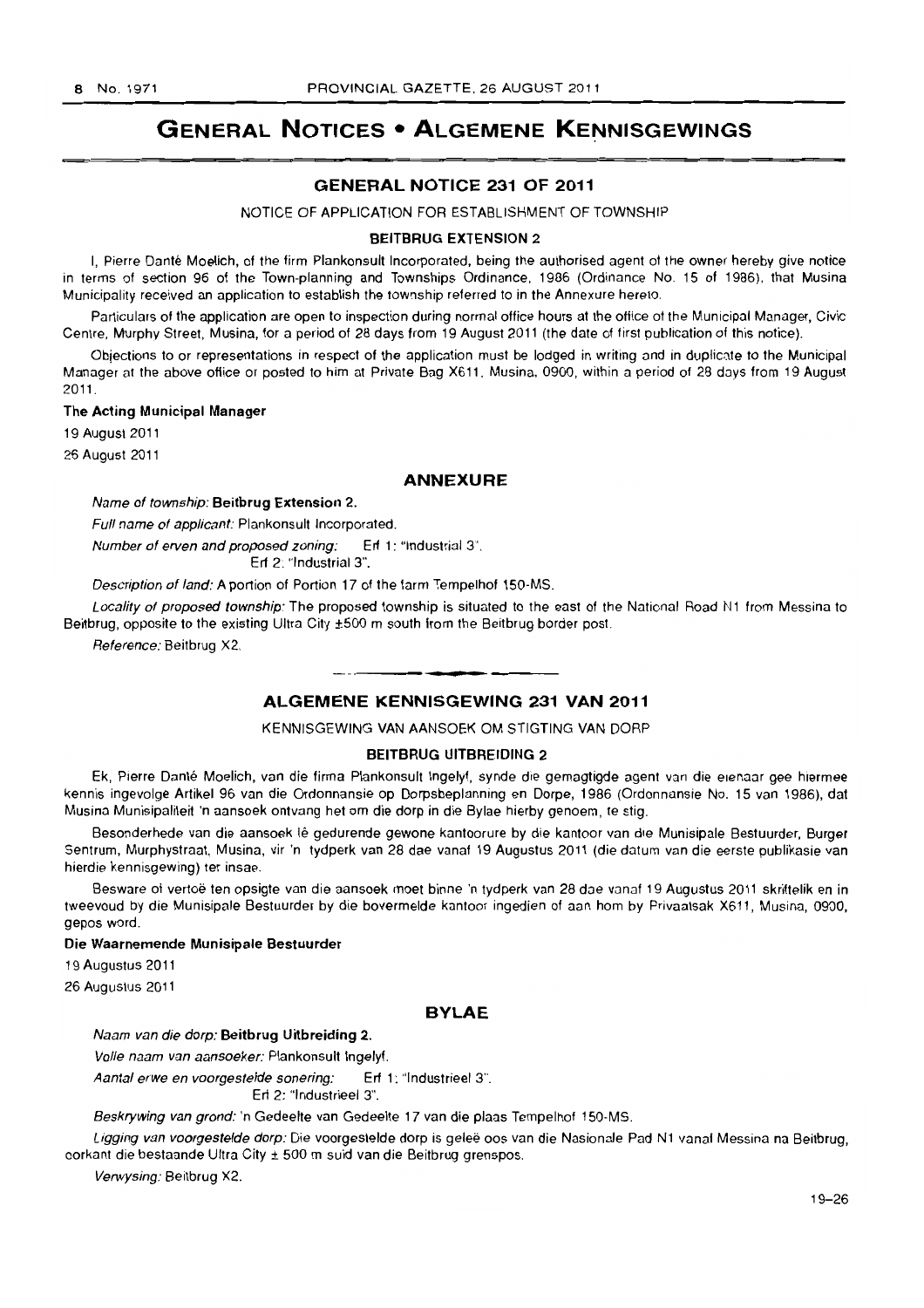# **GENERAL NOTICE 232 OF 2011**

#### **POlOKWANElPERSKEBUlT AMENDMENT SCHEME 220**

Davel Consulting Planners CC and/or Willem Gabriel Davel, being the authorized agent of the owner of Portion 2 of Erf 749, Pietersburg, hereby give notice in terms of section 56 (1) of the Town-planning and Townships Ordinance (Ordinance 15 of 1986) that we have applied to the Polokwane Municipality for the amendment of the town-planning scheme known as the Polokwane/Perskebult Town Planning Scheme. 2007, by the rezoning of the property described above, situated at 83 Burger Street, Polokwane, from "Residential 3" to "Special" for purposes of medical consulting rooms and/or medical related uses subject to further conditions as set out in Annexure 108 of the scheme, which inter alia provide for a maximum FAR of 0,5 and 50% coverage.

Particulars of the application will lie for inspection during normal office hours at the office of the Town Planners, First Floor, West Wing. Civic Centre, Polokwane, for the period of 28 days from 19 August 2011.

Objections to or representations in respect of the application must be lodged with or made in writing to the Municipal Manager at the above address or at PO Box 111, Pietersburg. 0700, within a period of 28 days from 19 August 2011.

Address of agent: Davel Consulting Planners, PO Box 11110, Bendor. 0699; or 13 Watermelon Street, Platinum Park, Bendor. Tel: 082 468 0468.

. **--**

# **ALGEMENE KENNISGEWING 232 VAN 2011**

# **POlOKWANElPERSKEBULT-WYSIGINGSKEMA 220**

Davel Consulting Planners BK en/of Willem Gabriel Davel, synde die gemagtigde agent van die eienaar van Gedeelte 2 van Erf 749, Pietersburg, gee hiermee ingevolge artikel 56 (1) van die Ordonnansie op Dorpsbeplanning en Dorpe (Ordonnansie 15 van 1986) kennis dat ons by die Polokwane Munisipaliteit aansoek gedoen het om die wysiging van die dorpsbeplanningskema bekend as die Polokwane/Perskebult-dorpsbeplanningskema, 2007, deur die hersonering van genoemde eiendom, geleë te Burgerstraat 83, Polokwane, vanal "Residensieel 3" na "Spesiaal" vir doeleindes van mediese spreekkamers en/of aanverwante mediese gebruike onderworpe aan verdere voorwaardes soos uiteengesit in Bylae 108 van die skema, wat onder andere voorsiening maak vir 'n maksimum VOV van 0,5 en 50% dekking.

Besonderhede *van* die aansoek Ie ter insae gedurende gewone kantoorure by die kantoor van die Stadsbeplanners, Eerste Verdieping. Wesvleuel, Burgersentrum, Polokwane, vir 'n tydperk van 28 dae vanaf 19 Augustus 2011,

Besware teen of vertoë ten opsigte van die aansoek moet binne 'n tydperk van 28 dae vanaf 19 Augustus 2011 skriftelik by of tot die Munsipale Bestuurder. by bovermelde adres of by Posbus 111, Polokwane, 0700. ingedien of gerig word.

Adres van agent: Davel Consulting Planners, Posbus **11110,** Bendor, 0699; of Watermelonstraat 13, Platinum Park, Bendor. Tel: 082 468 0468.

19-26

# **GENERAL NOTICE 233 OF 2011**

#### **MESSINA AMENDMENT SCHEME 188**

NOTICE OF APPLICATION FOR THE AMENDMENT OF THE TOWN-PLANNING SCHEME IN TERMS OF SECTION 28 READ TOGETHER WITH SECTION 56 OF THE TOWN-PLANNING AND TOWNSHIPS ORDINANCE, 1986 (ORDINANCE 15 OF 1986)

I, Pierre Danté Moelich, of the firm Plankonsult Incorporated, being the authorised agent of the owner hereby give notice in terms of section 28 read together with section 56 of the Town-planning and Townships Ordinance, 1986 (Ordinance 15 of 1986), that I have applied to the Musina Local Municipality for the amendment of the town-planning scheme known as the Messina Town-planning Scheme, 1983, by the rezoning of Erven 914-916. 927, 928. 937-940, 944-950, 960-962 and 971, Messina Extension 4 from "Residential 1" to "Residential 4".

Particulars of the application will lie for inspection during normal office hours at the office of the Municipal Manager: Civic Centre, Murphy Street, Musina, for a period of 28 days from 19 August 2011.

Objections to or representations in respect of the application must be lodged with or made in writing to the Municipal Manager at the above address or at Private Bag X611, Musina, 0900, within a period of 28 days from 19 August 2011.

Address of agent: Plankonsult Incorporated. PO Box 72729, Lynnwood Ridge, 0040. Tel: (012) 993-5848. Fax: (012) 993-1292. E-mail: a-ms@plankonsult.co.za

Dates of publication: 19 August 2011 and 26 August 2011.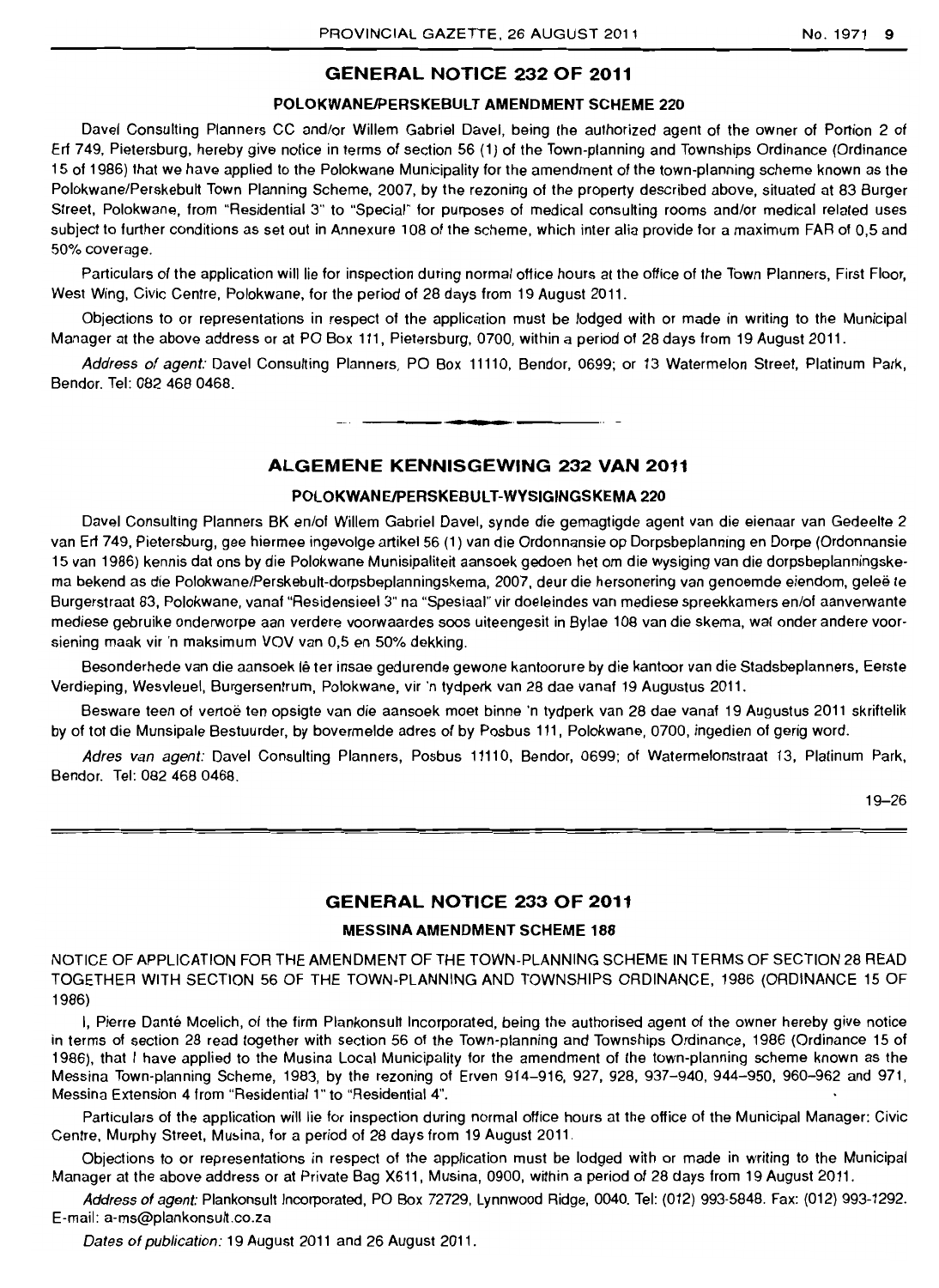# **ALGEMENE KENNISGEWING 233 VAN 2011**

#### **MESSINA-WYSIGINGSKEMA 188**

KENNISGEWING VAN AANSOEK OM WYSIGING VAN DORPSBEPlANNINGSKEMA INGEVOLGE ARTIKEL 28 SAAM GElEES MET ARTIKEL 56 VAN DIE ORDONNANSIE OP DORPSBEPLANNING EN DORPE, 1986 (ORDONNANSIE 15 VAN 1986)

Ek, Pierre Dante Moelich. van die firma Plankonsult Ingelyf. synde die gemagtigde agent van die eienaar. gee hiermee ingevolge artikel 28 saam gelees met artikel 56 van die Ordonnansie op Dorpsbeplanning en Dorpe, 1986 (Ordonnansie 15 van 1986), kennis dat ek by die Musina Plaaslike Munisipaiiteit aansoek gedoen het om die wysiging van die dorpsbeplanningskema bekend as Messina-dorpsbeplanningskema, 1983. deur die hersonering van Erwe 914-916. 927, 928. 937-940. 944-950, 960-962 en 971, Messina Uitbreiding 4 vanaf "Residensieel 1" na "Residensieel 4".

Besonderhede van die aansoek lê ter insae gedurende gewone kantoorure by die kantoor van die Munisipale Bestuurder, Burgersentrum. Murphystraat, Musina, vir 'n tydperk van 28 dae vanaf 19 Augustus 2011.

Besware teen of vertoë ten opsigte van die aansoek moet binne 'n tydperk van 28 dae vanaf 19 Augustus 2011 skriftelik by of tot die Munisipale Bestuurder by bovermelde adres of by Privaatsak X611, Musina, 0090, ingedien of gerig word.

Adres van agent: Plankonsult Ingelyf, Posbus 72729, Lynnwoodrif. 0040. Tel: (012) 993·5848. Faks: (012) 993-1292. E-pos: a-ms@plankonsult.co.za

Datums van publikasie: 19 Augustus 2011 en 26 Augustus 2011.

19-26

### **GENERAL NOTICE 234 OF 2011**

#### **MESSINA AMENDMENT SCHEME 189**

NOTICE OF APPLICATION FOR THE AMENDMENT OF THE TOWN·PLANNING SCHEME IN TERMS OF SECTION 56 OF THE TOWN·PLANNING AND TOWNSHIPS ORDINANCE, 1986 (ORDINANCE 15 OF 1986)

I, Pierre Danté Moelich, of the firm Plankonsult Incorporated, being the authorised agent of the owner hereby give notice in terms of section 56 of the Town-planning and Townships Ordinance, 1986 (Ordinance 15 of 1986), that I have applied to the Musina Local Municipality for the amendment of the town-planning scheme known as the Messina Town-planning Scheme, 1983, by the rezoning Portion 1 of Erf 815, Messina, from "Residential 1" to "Residential 4'.

Particulars of the application will lie for inspection during normal office hours at the office of the Municipal Manager: Civic Centre, Murphy Street, Musina, for a period of 28 days from 19 August 2011.

Objections to or representations in respect of the application must be lodged with or mnde in writing to the Municipal Manager at the above address or at Private Bag X611, Musina, 0900, within a period of 28 days from 19 August 2011.

Address of agent: Plankonsult Incorporated, PO Box 72729, lynnwood Ridge, 0040. Tel: (012) 993-5848. Fax: (012) 993-1292. E-mail: a-ms@plankonsult.co.za

Dates of publication: 19 August 2011 and 26 August 2011.

#### . **-. ALGEMENE KENNISGEWING 234 VAN 2011**

#### **MESSINA-WYSIGINGSKEMA 189**

KENNISGEWING VAN AANSOEK OM WYSIGING VAN DORPSBEPLANNINGSKEMA INGEVOlGE ARTIKEL 56 VAN DIE ORDONNANSIE OP DORPSBEPLANNING EN DORPE, 1986 (ORDONNANSIE 15 VAN 1986)

Ek, Pierre Dante Moelich, van die firma Plankonsult Ingelyl, synde die gemagtigde agent van die eienaar, gee hiermee ingevolge artikel 56 van die Ordonnansie op Dorpsbeplanning en Dorpe, 1986 (Ordonnansie 15 van 1986). kennis dat ek by die Musina Plaaslike Munisipaliteit aansoek gedoen het om die wysiging van die dorpsbeplanningskema bekend as Messina· dorpsbeplanningskema, 1983, deur die hersonering van Gedeelte 1 van Erf 815, Messina, vanaf "Residensieel 1" na 'Residensieel 4".

Besonderhede van die aansoek Ie ter insae gedurende gewone kantoorure by die kantoor van die Munisipale Bestuurder, Burgersentrum, Murphystraat, Musina, vir 'n tydperk van 28 dae vanaf 19 Augustus 2011.

Besware teen of vertoë ten opsigte van die aansoek moet binne 'n tydperk van 28 dae vanaf 19 Augustus 2011 skriftelik by of tot die Munisipale Bestuurder by bovermelde adres of by Privaatsak X611, Musina. 0090. ingedien of gerig word.

Adres van agent: Plankonsult Ingelyf, Posbus 72729, Lynnwoodrif, 0040. Tel: (012) 993-5848. Faks: (012) 993-1292. E-pos: a-ms@plankonsult.co.za

Datums van publikasie: 19 Augustus 2011 en 26 Augustus 2011.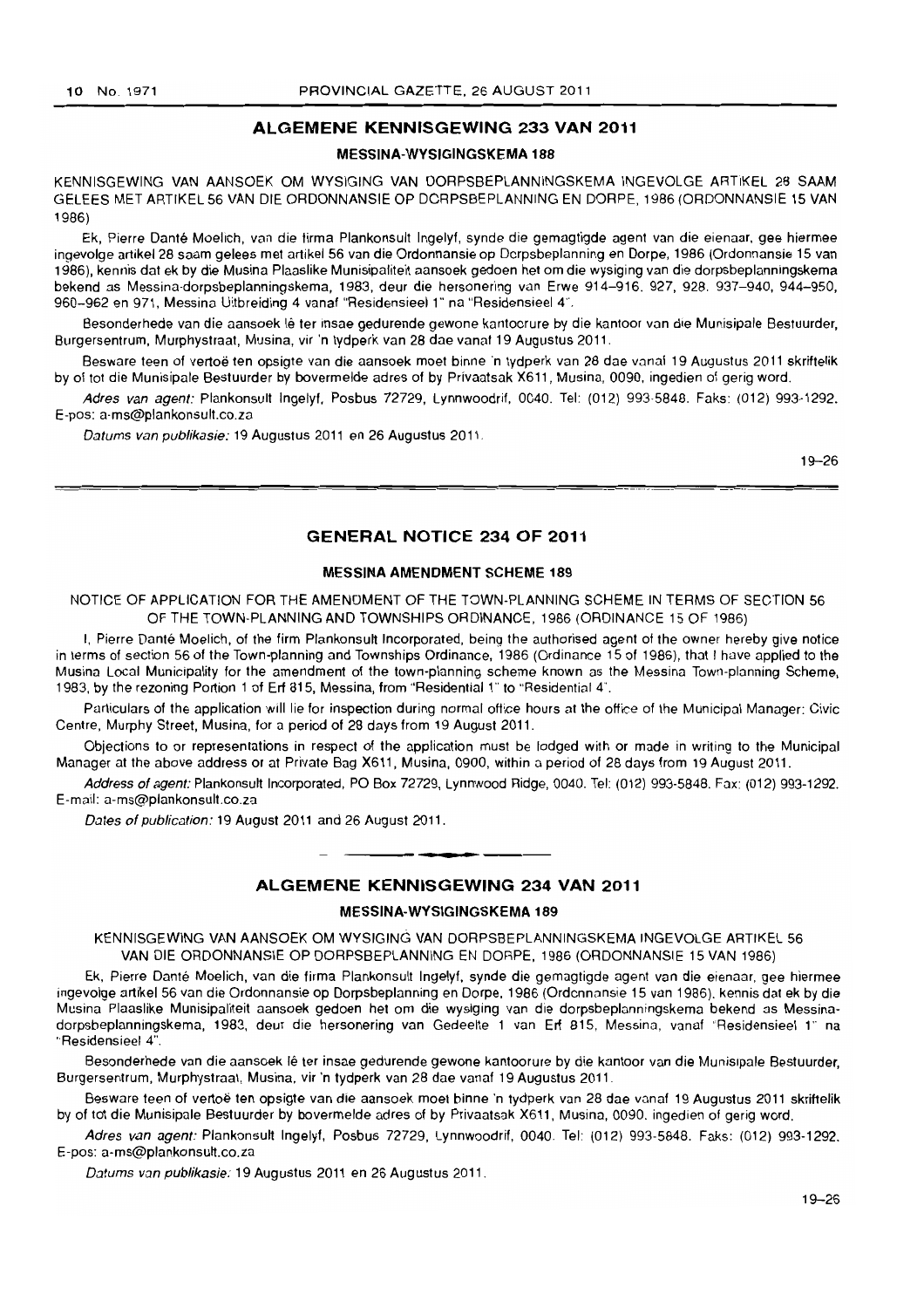# **GENERAL NOTICE 235 OF 2011**

#### MESSINA AMENDMENT **SCHEME 190**

NOTICE OF APPLICATION FOR THE AMENDMENT OF THE TOWN-PLANNING SCHEME IN TERMS OF SECTION 56 OF THE TOWN-PLANNING AND TOWNSHIPS ORDINANCE, 1986 (ORDINANCE 15 OF 1986)

I, Pierre Danté Moelich, of the firm Plankonsult Incorporated, being the authorised agent of the owner, hereby give notice in terms of section 56 of the Town-planning and Townships Ordinance. 1986 (Ordinance 15 of 1986), that I have applied to Musina Local Municipality for the amendment of the town-planning scheme known as the Messina Town-planning Scheme, 1983, by the rezoning of Erf 617, Messina Extension 1, from "Residential 1" to "Business 1".

Particulars of the application will lie for inspection during normal office hours at the office of the Municipal Manager: Civic Centre, Murphy Street, Musina, for a period of 28 days from 19 August 2011.

Objections to or representations in respect of the application must be lodged with or made in writing to the Municipal Manager at the above address or at Private Bag X611, Musina, 0090, within a period of 28 days from 19 August 2011.

Address of agent: Plankonsult Incorporated, P O Box 72729, Lynnwood Ridge, 0040. Tel: (012) 993-5848. Fax: (012) 993-1292. E-mail: a-ms@plankonsult.co.za

Dates of publication: 19 August 2011 and 26 August 2011.

# **ALGEMENE KENNISGEWING 235 VAN 2011**

• **• •** 

#### **MESSINA-WYSIGINGSKEMA 190**

KENNISGEWING VAN AANSOEK OM WYSIGING VAN DORPSBEPLANNINGSKEMA INGEVOLGE ARTIKEL 56 VAN DIE ORDONNANSIE OP DORPSBEPLANNING EN DORPE, 1986 (ORDONNANSIE 15 VAN 1986)

Ek, Pierre Dante Moelich, van die firma Plankonsult Ingelyf, synde die gemagtigde agent van die eienaar gee hiermee ingevolge artikel 56 van die Ordonnansie op Dorpsbeplanning en Dorpe, 1986 (Ordonnansie 15 van 1986), kennis dat ek by die Musina Plaaslike Munisipaliteit aansoek gedoen het om die wysiging van die dorpsbeplanningskema bekend as Messina-dorpsbeplanningskema, 1983, deur die hersonering van Erf 617, Messina-uitbreiding 1. vanaf "Residensieel 1" na "Besigheid 1".

Besonderhede van die aansoek lê ter insae gedurende gewone kantoorure by die kantoor van die Munisipale Bestuurder: Burgersentrum, Murphystraat, Musina, vir 'n tydperk van 28 dae vanaf 19 Augustus 2011.

Besware teen of vertoe ten opsigte van die aansoek moet binne 'n tydperk van 28 dae vanaf 19 Augustus 2011 skriftelik by of tot die Munisipale Bestuurder by bovermelde adres of by Privaatsak X611, Musina, 0090, ingedien of gerig word.

Adres van agent: Plankonsult Ingelyf, Posbus 72729, Lynnwoodrif, 0040. Tel: (012) 993-5848. Faks: (012) 993-1292. E-pos: a-ms@plankonsult.co.za

Datums van publikasie: 19 Augustus 2011 en 26 Augustus 2011.

19-26

# **GENERAL NOTICE 239 OF 2011**

NOTICE IN TERMS OF SECTION 2 OF THE REMOVAL OF RESTRICTIONS ACT, 1967 (ACT 84 OF 1967)

We, Ross and Cilliers Architects, being the authorized agent of the owner, hereby give notice in terms of section 2 of the Removal of Restrictions Act, 1967 (Act 84 of 1967), that we have applied to the Limpopo Provincial Department of Local Government and Housing. for the removal of condition(s) C (i) and (ii) as contained in Deed of Transfer Number T8211412006, under which Portion 35 of the farm Rietspruit 527, LQ, which property is situated along Werkendam Road, farm Rietspruit 527, La.

All relevant documents relating to the application will be open for inspection during normal office hours at the office of the Head of Department: Limpopo Provincial Department of Local Government and Housing Building, Landros Street, Polokwane, 0700, from 26 August 2011 to 9 September 2011.

Any person who wishes to object to the application or submit representations in respect thereof, must lodge the same in writing with the said authorised Provincial Authority at its physical address specified above on or before 23 September 2011.

Name and address of the authorised agent: Ross and Cilliers Architects CC, Private Bag 20, Postnet, Onverwacht, 0557; 48 Ellis Street, Ellisras, 0555. Tel: (082) 426 1215. Fax: (086) 513 0691 . . **- .** 

# **ALGEMENE KENNISGEWING 239 VAN 2011**

KENNISGEWING IN TERME VAN ARTIKEL 2 VAN DIE OPHEFFING VAN BEPERKINGSWET. 1967 (WET 84 VAN 1967)

Ons, Ross and Cilliers Architects, synde die gemagtigde agent van die eienaar, gee hiermee ingevolge artikel 2 van die Opheffing van Beperkingswet, 1967 (Wet 84 van 1967), kennis dat ons by die Limpopo Provinsiale Departement van Plaaslike Owerheidsliggaam en Behuising. aansoek gedoen het vir die opheffing van beperkende voorwaarde(s) C (i) en (ii), soos vervat in die Titelakte T82114/2006 van Gedeelte 35 van die plaas Rietspruit 527, LQ, geleë na Witkopweg, plaas Rietspruit 527, LQ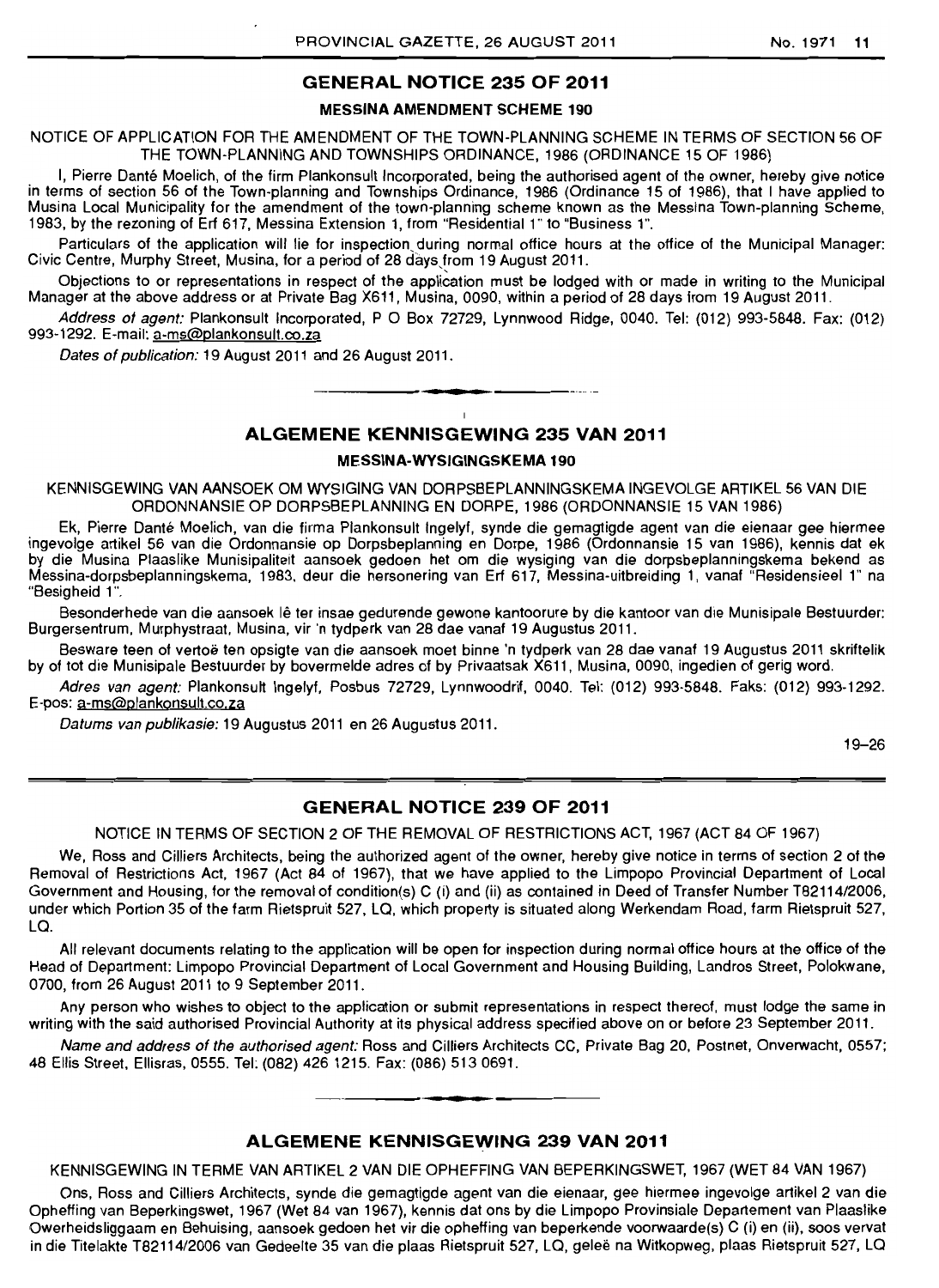Besonderhede van die aansoek Ie ter insae gedurende gewone kantoorure by die kantoor van die Hoof van Departement: Limpopo Provinsiale Departement van Plaaslike Owerheidsliggaam en Behuising Gebou, Landrosstraat, Polokwane, 0700, vanaf 26 Augustus 2011 tot 9 September 2011.

Enige persoon wat beswaar wil maak teen of vertoe wil rig ten opsigte van die aansoek, moet sodanige besware of vertoe skriftelik by die gemelde gemagtigde owerheid indien voor of op 23 September 2011, by gemelde fisiese adres hierbo vermeld.

Naam en adres van gemagtigde agent: Ross and Cilliers Architects CC, Private Bag X7501, Postnet, Onverwacht, 0557; 48 Ellis Street, Ellisras, 0555. Tel: (082) 4261215, Fax: (086) 513 0691

26-02

# GENERAL NOTICE 240 OF 2011

#### REMOVAL OF RESTRICTIONS ACT, 1967 (ACT 84 OF 1967)

#### THE AMENDMENT, SUSPENSION OR REMOVAL OF THE CONDITIONS OF TITLE OF PORTION 120 (A PORTION OF PORTION 118) OF THE FARM DOORNHOEK 318-KO

It is hereby notified that application has been made in terms of section 3 (1) of the Removal of Restrictions Act, 1967, by the firm Winterbach & Associates, for the amendment, suspension or removal of conditions 2.2.1, 2.2.2 and 2.2.3 of Title Deed T8070/2004 of Portion 120 (a portion of Portion 118) of the farm Doornhoek 318-KO, in order to utilise the property for a Veterinary Surgery and Clinic, Agriculture Buildings and a Second Dwelling Unit.

The application and the relevant documents are open for inspection at the office of the Deputy Director-General, Limpopo Province, Local Government and Housing, Rabe Street, Polokwane, and at the office of the Municipal Manager, Thabazimbi Local Municipality, until 23 September 2011.

Objections to the application may be lodged in writing with the Deputy Director-General, Limpopo Province, Local Government and Housing, at the above address or Private Bag X9485, Polokwane, 0700, on or before 23 September 2011, and shall reach this office not later than 14:00 on the said date,

Dates of publication: 26 August & 2 September 2011.

# -**--** ALGEMENE KENNISGEWING 240 VAN 2011

WET OP OPHEFFING VAN BEPERKINGS, 1967 (WET 84 VAN 1967)

#### DIE WYSIGING, OPSKORTING OF OPHEFFING VAN DIE TITELVOORWAARDES VAN GEDEELTE 120 ('N GEDEELTE VAN GEDEELTE 118) VAN DIE PLAAS DOORNHOEK 318-KO

Hiermee word bekendgemaak dat ingevolge die bepaling van artikel 3 (1) van die Wet op Opheffing van Beperkings, 1967, aansoek gedoen is deur die firma Winterbach & Assosiate vir die wysiging, opskorting of opheffing van die titelvoorwaardes 2.2.1, 2.2,2 en 2.2,3 van Titelakte T8070/2004 van Gedeelte 120 ('n gedeelte van Gedeelte 118) van die plaas Doornhoek 318-KO, ten einde die eiendom te gebruik vir 'n Veeartsenykundige Spreekkamer en -kliniek, Landbougeboue, asook 'n tweede wooneenheid.

Die aansoek en die betrokke dokumente Ie ter insae in die kantoor van die Adjunk Direkteur-Generaal, Limpopo Provinsie: Plaaslike Regering en Behuising, Rabestraat, Polokwane, en in die kantoor van die Munisipale Bestuurder, Thabazimbi Plaaslike Munisipaliteit, Burgersentrum, tot 23 September 2011.

Besware teen die aansoek kan voor of op 26 September 2011, skriftelik by die Adjunk Direkteur-Generaal, Limpopo Provinsie: Plaaslike Regering en Behuising, by bovermelde adres of Privaatsak X9485, Polokwane, 0700, ingedien word en moet die kantoor nie later as 14:00 op genoemde datum bereik nie.

Datum van publikasie: 26 Augustus & 2 September 2011.

26-02

# GENERAL NOTICE 241 OF 2011

## APPLICATION FOR SUBDIVISION & REZONING

I, Theo Kotze, being the authorized agent of the owner of the property mentioned below, hereby give notice that I have applied in terms of the relevant sections of the Act on Advertising on Roads and Ribbon Development (Act 21 of 1940) for the subdivision of Portion 10 of the farm Vondeling 285-LS, into 5 portions, The property is located 5 km south-east of Makhado Town in Limpopo Province,

Particulars of the application will lie for inspection during normal office hours at the office of the applicant (see physical address below), as well as at the offices of the Director General, Limpopo Province: Department of Local Government and Housing, 3rd Floor, Hensa Building, corner Rabe & Schoeman Streets, Polokwane, for a period of 30 days from 26 August 2011,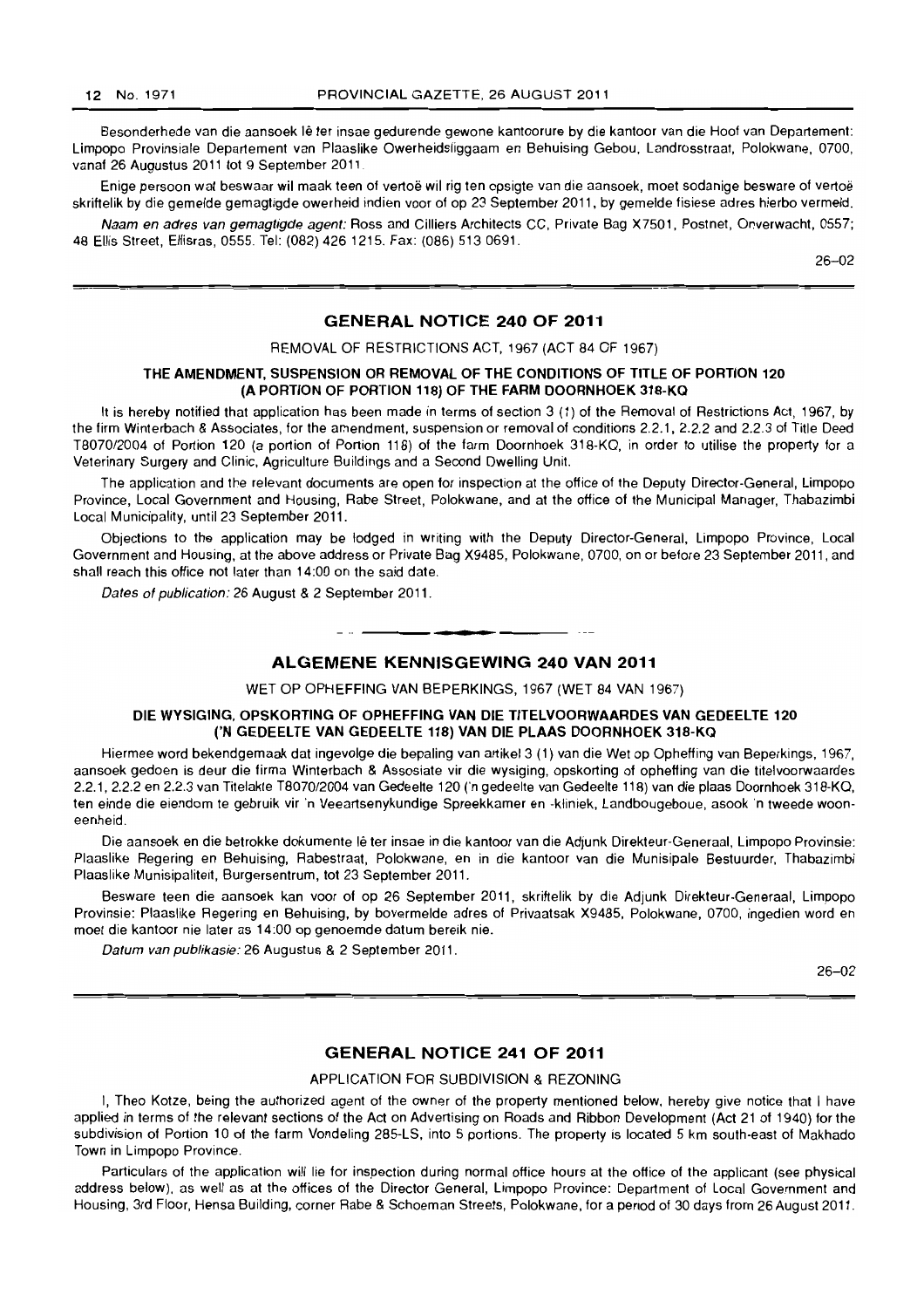Any objections to or representations in respect of the application must be lodged in writing simultaneously with the applicant and with the Director-General, Limpopo Province: Department Local Government and Housing, at the above address or at Private Bag X9485, Polokwane, 0700, within a period of 30 days from 26 August 2011.

Simultaneous application is also made in terms of the Subdivision of Land Ordinance (Ordinance 20 of 1986) for the above subdivision.

#### MESSINA AMENDMENT SCHEME 191:

I, furthermore, hereby give notice that I have applied to Musina Municipality (in terms of section 56 (1) (b) (i) of the Townplanning and Townships Ordinance, 1986), for the amendment of the town-planning scheme known as the Messina Townplanning Scheme, 1983, by the rezoning of Erf 596, Messina Extension 1 (situated at 17 Turner Avenue) from "Residential" to "Institutional". The purpose with the application is to use the property for the purposes of a church.

Particulars of the forementioned rezoning application and the forementioned application in terms of Ordinance 20 of 1986, will lie for inspection during normal office hours at the office of the Director: Municipal Secretariat, 1st Floor, Civic Centre, Makhado (Louis Trichardt) (128 Krogh Street), for a period of 28 days from 26 August 2011.

Objections to or representations in respect of the application must be lodged with or made in writing to the Director: Municipal Secretariat, at the above address or at Private Bag X2596, Makhado, 0920, within a period of 28 days from 26 August 2011.

Address of agent: Developlan, P.O. Box 1883, Polokwane, 0700. Fax: 086 218 3267.

Physical address: 15 Marshall Street, Polokwane.

Date of first publication: 26 August 2011.

# **ALGEMENE KENNISGEWING 241 VAN 2011**

. **- .** 

# AANSOEK OM ONDERVERDELING & HERSONERING

Ek, Thea Kotze, synde die gemagtigde agent van die eienaar van ondergemelde eiendom, gee hiermee kennis dat ek, in terme van die relevante afdelings van die Wet op die Toebou en Adverteer langs Paaie (Wet 21 van 1940), aansoek gedoen het vir toestemming vanaf die Beherende Gesag, sodat Gedeelte 10 van die plaas Vondeling 285·LS in 5 gedeeltes onderverdeel kan word. Voormelde eiendom is ongeveer 5 km suid-oos vanaf Makhado Dorp gelee, in Limpopo Provinsie.

Besonderhede van die aansoek lê ter insae gedurende gewone kantoorure by die kantoor van die applikant (sien adresbesonderhede hieronder), sowel as die kantoor van die Direkteur-Generaal, Limpopo Provinsie: Departement Plaaslike Regering en Behuising, 3de Vloer, Hensa-gebou, hoek van Rabe- & Schoemanstraat, Polokwane, vir 'n tydperk van 30 dae vanaf 26 Augustus 2011.

Enige besware teen of vertoe ten opsigte van die aansoeke moet binne 'n tydperk van 30 dae vanaf 26 Augustus 2011, skriftelik by die applikant asook by die Direkteur-Generaal, Limpopo Provinsie: Plaaslike Regering en Behuising, by bovermelde adres of by Privaatsak X9485, Polokwane, 0700. gerig word.

Gelyktydig daarmee saam word ook aansoek gedoen in terme van die Ordonnansie op die Onderverdeling van Grond (Ordonnansie 20 van 1986) vir voormelde onderverdeling.

#### MESSINA·WYSIGINGSKEMA 191:

Ek gee voorts hiermee kennis dat ek aansoek gedoen het by die Musina Munisipaliteit (ingevolge artikel 56 (1) (b) (i) van die Ordonnansie op Dorpsbeplanning en Dorpe, 1986), vir die wysiging van die dorpsbeplanningskema, bekend as die Messinadorpsbeplanningskema, 1983, deur die hersonering van Erf 596, Messina Uitbreiding 1 (geleë te Turnerlaan 17, Messina), vanaf "Residensieel 1" na "Inrigting". Die doel met die aansoek is om die perseel vir besigheidsdoeleindes van 'n kerk te benut.

Besonderhede van voormelde aansoeke (naamlik vir voormelde hersoneringsaansoek en aansoek in terme van Ordonnansie 20 van 1986), Ie ter insae gedurende gewone kantoorure by die kantoor van die Direkteur: Munisipale Sekretariaat, 1ste Vloer, Burgersentrum, Makhado (Louis Trichardt) (Kroghstraat 128), vir 'n tydperk van 28 dae vanaf 26 Augustus 2011.

Besware teen of vertoë ten opsigte van die aansoeke moet binne 'n tydperk van 28 dae vanaf 26 Augustus 2011, skriftelik by of tot die Direkteur: Munisipale Sekretariaat, by bovermelde adres of by Privaatsak X2596, Louis Trichardt, 0920, ingedien of gerig word.

Adres van agent: Developlan, Posbus 1883, Polokwane, 0700. Faks: 086 218 3267.

Fisiese adres: Marshallstraat 115, Polokwane.

Datum van eerste publikasie: 26 Augustus 2011.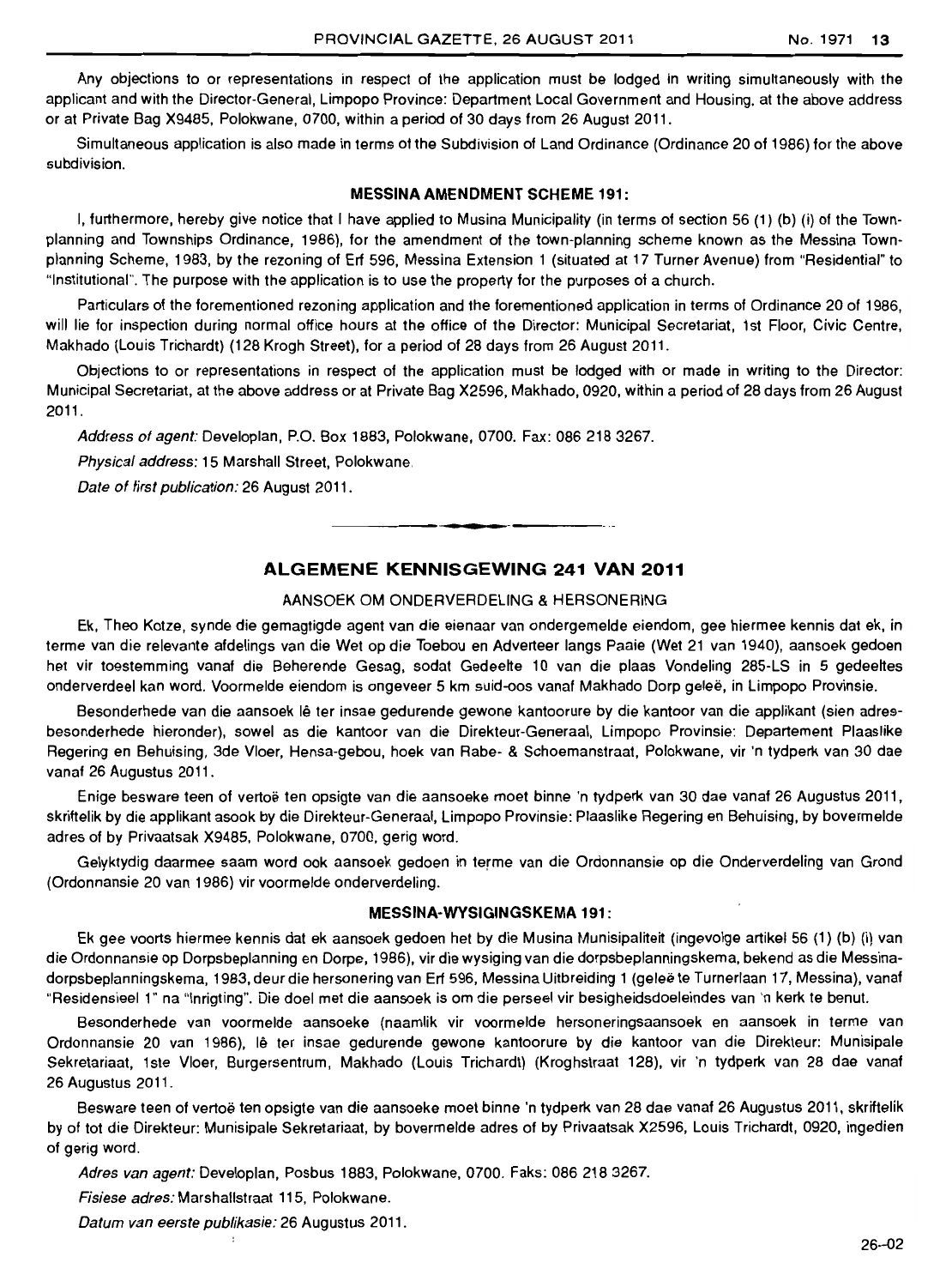# GENERAL NOTICE 242 OF 2011

#### TUBATSE AMENDMENT SCHEME 06 & *20/2006*

I, Mr. Pontsa and Mrs. Mpina Mokgetla being the authorized owner of Erf 2815, 2817 & 2818, Burgersfort Extension 35 and Mr. Monaj and Doreen Kara being the authorized owner of Erf 161, Burgersfort Extension 5 hereby give notice in terms of section 56 (1) (b) (i) of the Town-planning and Townships Ordinance, 1986 (Ordinance No. 15 of 1986), that we have applied to the Greater Tubatse Municipality for the amendment of the Greater Tubatse Land use Management Scheme, 2006 to rezone Erf 2815,2817 & 2818, Burgersfort Ext 35. Amendment Scheme No. 20/2006 from "Res 1" to "Res 2" and Erf 161, Burgersfort Ext 5. Amendment Scheme No. 06/2006 from "Res 1" to "Bus 1".

Particulars of the application will lie for inspection during normal office hours at the office of the manager Town planning and Land use management, Civic Centre, 1 Kastania Street, Burgersfort, for a period of 28 days from 26 August 2011 (date of first notice).

Any person having any objections to the granting of this application must lodge such objection together with the ground thereof in writing, with both the Manager: at the above address or P.O. Box 206, Burgersfort, 1150, within the period of 28 days from 26 August 2011 (date of first notice).

Address of agent: P.O. Box 1370, Burgersfort, 1150. Tel: (013) 216-1189. Fax: 0866604541.

# ALGEMENE KENNISGEWING 242 VAN 2011

. **- .** 

#### TUBATSE WYSIGINGSKEMA 06 & *20/2006*

Ek, Meneer Pontsa en Mevrou Mpina Mokgetla synde die eienaar van Erf 2815, 2817 & 2818, Burgersfort Ext 35 en Meneer Monaj Kara synde die eienaar van Erf 161, Burgersfort Ext 5, gee hiermee ingevolge artikel 56 (1) (b) (i) van die Ordonnansie op Dorpsbeplanning en Dorpe, 1986 (Ordonnansie 15 van 1986), kennis dat ons by die Groter Tubatse Munisipaliteit, aansoek gedoen het om die wysiging van die Groter Tubatse Dorpsbeplanningskema, 2006 deur die hersonering van Erf 2815, 2817 & 2818, Burgersfort Ext 35. Wysigingskema 20/2006 vanaf "Res 1" na "Res 2" en Erf 161, Burgersfort Ext 5. Wysigingskema 06/2006 vanaf "Res 1" na "Bus 1".

Besonderhede van die aansoek Ie ter insae gedurende kantoorure by die kantoor van die Bestuurder: Stadsbeplanning en Ruimtlike Bestuur, Burger Sentrum, Kastaniastraat 1, Burgersfort, vir'n tydperk van 28 dae vanaf 26 Augustus 2011 (datum van eerste publikasie).

Enige persoon waf besware het teen die aansoek moet so 'n beswaar rede vir so 'n beswaar indien by die Bestuurder: by bovermelde adres of by Posbus 206, Burgersfort, 1150, moet binne 'n tydperk van 28 dae vanaf 26 Augustus 2011 (datum van eerste publiksie).

Adres van agent: Posbus 1370, Burgerfort, 1150. Tel: (013) 216-1189. Faks: 0866604541.

26-02

# GENERAL NOTICE 243 OF 2011

#### MARULENG LAND USE MANAGEMENT SCHEME, 2008

#### AMENDMENT SCHEME 22

It is hereby notified in terms of section 57 (1) (a) of the Town-planning and Townships Ordinance, 1986 (Ordinance 15 of 1986), that the Maruleng Municipality has approved the amendment of the Maruleng Land Management Scheme, 2008, by the rezoning of Erf 118, Hoedspruit, situated at 118 Eland Street, Hoedspruit, from "Residential 1" to "Special" with Annexure 40.

Map 3 and the scheme clauses of the amendment scheme are filed with the Director: Local Government and Housing, limpopo Province, and the Municipal Manager, Maruleng Municipality, and are open for inspection at all reasonable times.

This amendment is known as Maruleng Land Use Management Scheme 2008, Amendment Scheme No, 22, and shall come into operation on the date of publication of this notice.

#### REFllWE RAMOTHWALA, Municipal Manager

65 Springbok Street, Hoedspruit.

26 August 2011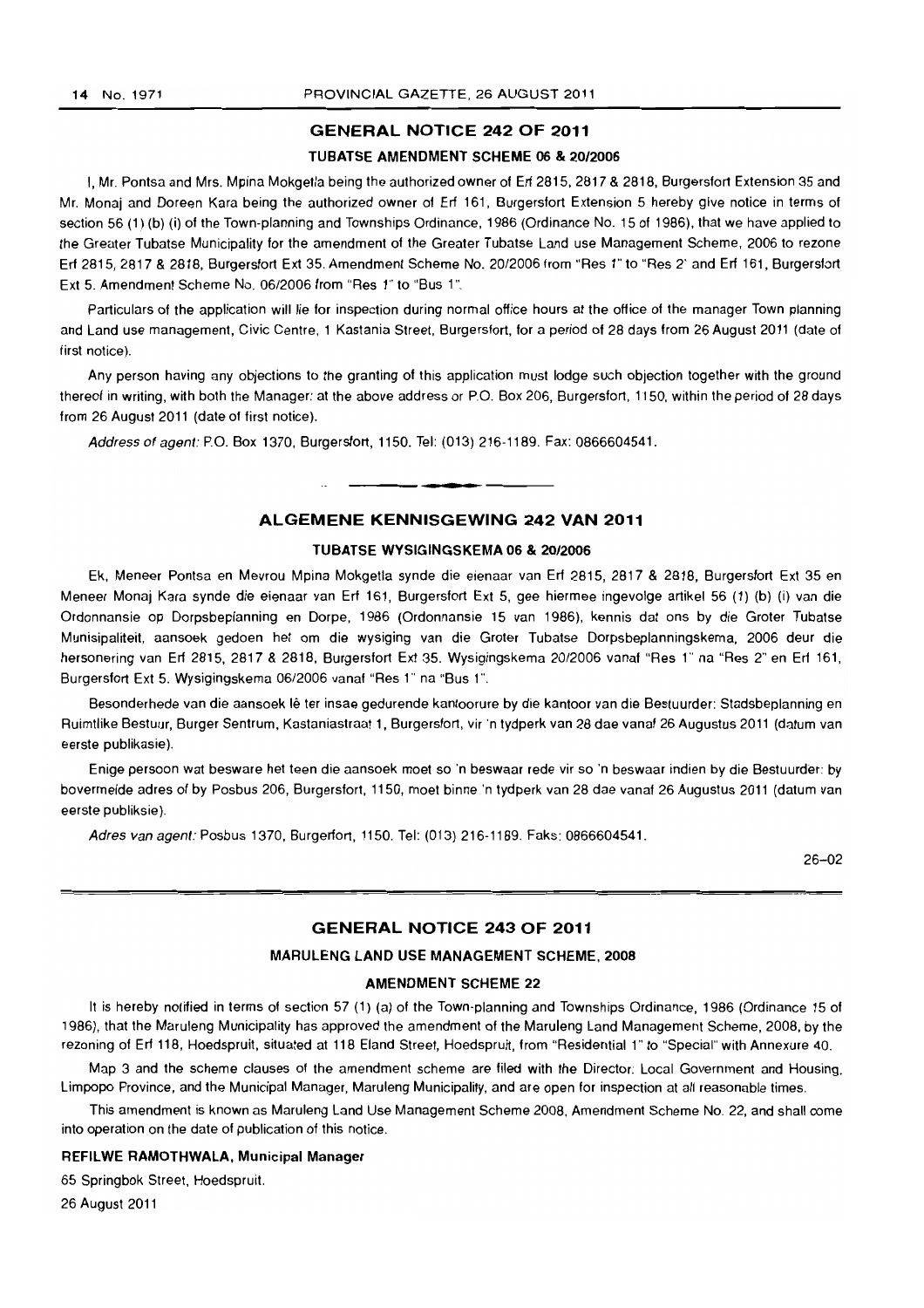# **ALGEMENE KENNISGEWING 243 VAN 2011**

# MARULENG -GRONDGEBRUIKSKEMA, 2008

# WYSIGINGSKEMA 22

Hiermee word ooreenkomstig die bepalings van artikel 57 (1) (a) van die Ordonnansie op Dorpsbeplanning en Dorpe, 1986 (Ordonnansie 15 van 1986), bekendgemaak dat die Maruleng Munisipaliteit goedgekeur het dat Maruleng-grondgebruikskema, 2008, gewysig word deur die hersonering van Erf 118, Hoedspruit, gelee te Elandstraat 118, Hoedspruit, van "Residensieel 1" na "Spesiaal" met Bylae 40.

Kaart 3 en die skemaklousules word in bewaring gehou deur die Direkteur: Plaaslike Regering en Behuising, Limpopo Provinsie, en die Munisipale Bestuurder, Maruleng Munisipaliteit, en is beskikbaar vir inspeksie op aile redelike tye.

Hierdie wysiging staan bekend as wysiging van die Maruleng-grondgebruikskema, 2008, Wysigingskema No. 22, en tree op datum van publikasie van hierdie kennisgewing in werking.

#### REFILWE RAMOTHWALA, Munisipale Bestuurder

Springbokstraat 65, Hoedspruit.

26 Augustus 2011

# **LOCAL AUTHORITY NOTICES PLAASLIKE BESTUURSKENNISGEWINGS**

# **LOCAL AUTHORITY NOTICE 271**

# GREATER TZANEEN MUNICIPALITY

# NOTICE OF APPLICATION FOR ESTABLISHMENT OF TOWNSHIP

#### (Regulation 21)

The Greater Tzaneen Municipality, hereby gives notice in terms of section 96 (1) and (3), read with section 69 (6) (a) of the Town-planning and Townships Ordinance, 1986 (Ordinance 15 of 1986), that an application to establish the township referred to in the Annexure hereto, has been received.

Particulars of the application will lie open for inspection during normal office hours at the office of the Municipal Manager, Office No. 107, Civic Centre, Tzaneen, for a period of 28 days from 19 August 2011 (date of first publication of this notice).

Objections to or representations in respect of the application must be lodged with or made in writing and in duplicate to the Municipal Manager at the above address or at PO Box 24, Tzaneen, 0850, within a period of 28 days from 19 August 2011.

# **ANNEXURE**

#### Name of township: Tzaneen Extension 97.

Full name of the applicant: Winterbach and Associates being the authorised agent of the registered owner (known as Abdool Aziz Mahomed) of the land described hereunder.

Number of erven in proposed township:

"Residential 1": 11  $(\pm 1.4$  ha)

"Special" for Private Roads and Access Control: 1 (± 0,08 ha)

"Existing Public Roads": (± 0,16 hal

Description of the land: Portion 77 of the farm Pusela 555-LT, Limpopo Province.

Locality of proposed township: The area is situated directly adjacent and north of Tzaneen Extension 76, directly adjacent and east of Johan Coetzee Street and Tzaneen Extension 6 (Premier Park) and directly adjacent and south of Tzaneen Extension 26.

Reference No.: Tzaneen X97.

# **TC MAMETJA, Municipal Manager**

Municipal Manager, Municipal Offices, Greater Tzaneen Municipality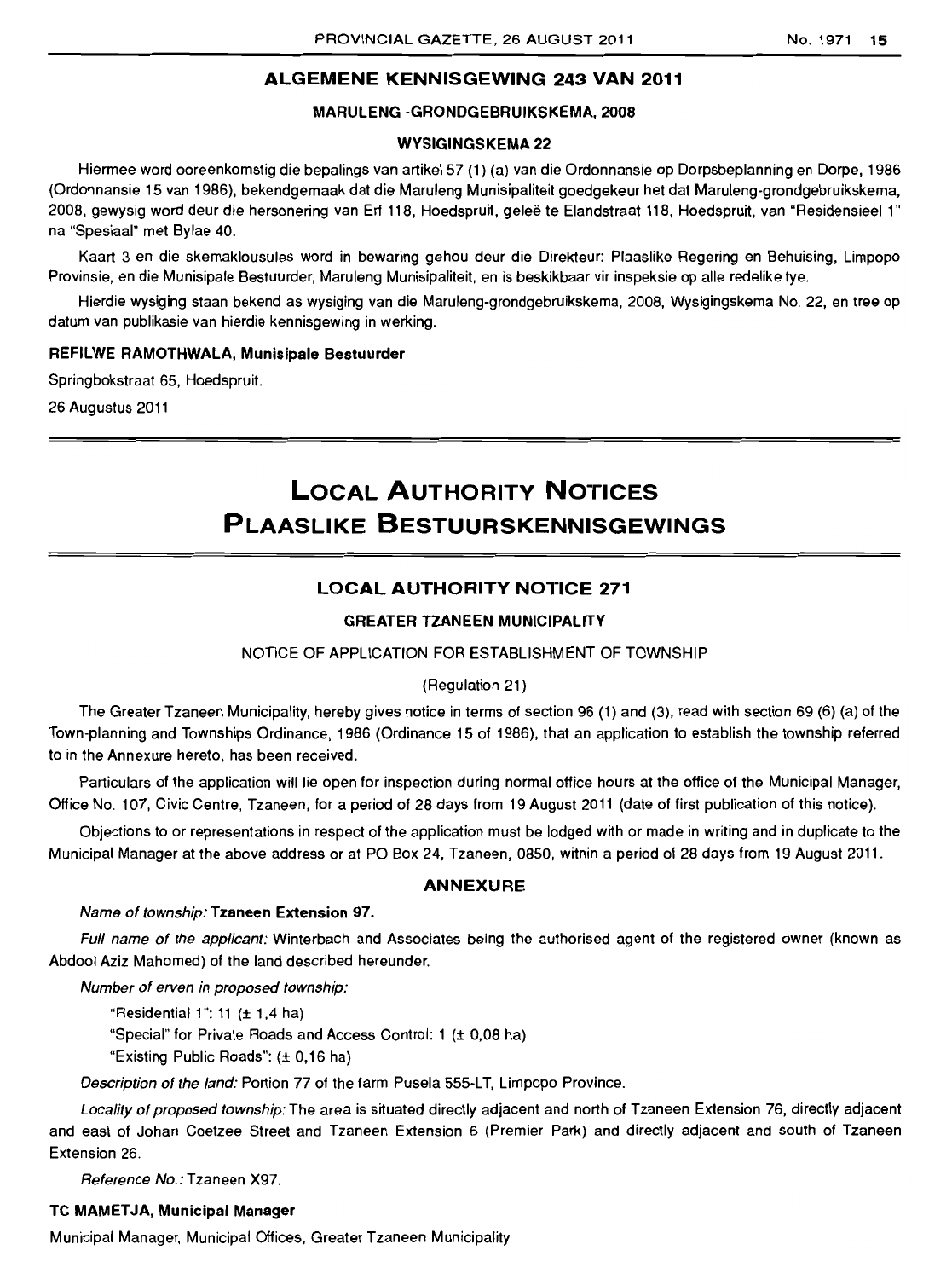# **PLAASLIKE BESTUURSKENNISGEWING** 271

#### GROTER TZANEEN MUNISIPALITEIT

#### KENNISGEWING VAN AANSOEK OM STIGTING VAN DORP

(Regulasie 21)

Die Grater Tzaneen Munisipaliteit gee hiermee ingevolge artikel 96 (1) en (3), saamgelees met artikel 69 (6) (a), van die Ordonnansie op Dorpsbeplanning en Dorpe, 1986 (Ordonnansie 15 van 1986), kennis dat 'n aansoek om die dorp in die Bylae hierby genoem, te stig deur hom ontvang is.

Besonderhede van die aansoek lê ter insae gedurende gewone kantoorure by die kantoor van die Munisipale Bestuurder, Kantoor No.1 07, Burgersentrum, Tzaneen, vir 'n tydperk van 28 dae vanaf 19 Augustus 2011 (datum van eerste publikasie van hierdie kennisgewing).

Besware teen of vertoë ten opsigte van die aansoek moet binne 'n tydperk van 28 dae vanaf 19 Augustus 2011 skriftelik en in tweevoud by of tot die Munisipale Bestuurder by bovermelde adres of by Posbus 24, Tzaneen, 0850, ingedien of gerig word.

#### BYLAE

#### Naam van dorp: Tzaneen Uitbreiding 97.

Volle naam van aansoeker: Winterbach en Assosiate synde die gemagtigde agent van die geregistreerde eienaar (naamlik Abdool Aziz Mahomed) van die grand hieronder beskryf.

Aantal erwe in voorgestelde dorp:

"Residensieel 1": 11  $(\pm 1.4$  ha) "Spesiaal" vir Privaat Paaie en Toegangsbeheer: 1 (± 0,08 hal "Bestaande Openbare Paaie": (± 0,16 hal

Beskrywing van grond waarop dorp gestig staan te word: Gedeelte 77 van die plaas Pusela 555-LT, Limpopo Provinsie.

Ligging van voorgestelde dorp: Die area is geleë direk aanliggend en noord van Tzaneen Uitbreiding 76, direk aangrensend en oos van Johan Coetzeestraat en Tzaneen Uitbreiding 6 (Premierpark) en direk aangrensend en suid van Tzaneen Uitbreiding 26.

Verwysingsnommer: Tzaneen X97.

#### **TC MAMETJA, Munisipale Bestuurder**

Munisipale Bestuurder, Munisipale Kantore, Groter Tzaneen Munisipaliteit

19-26

# **LOCAL AUTHORITY NOTICE** 272

#### GREATER TZANEEN MUNICIPALITY

NOTICE OF APPLICATION FOR ESTABLISHMENT OF TOWNSHIP

#### (Regulation 21)

The Greater Tzaneen Municipality hereby gives notice in terms of section 96 (1) and (3), read with section 69 (6) (a) of the Town-planning and Townships Ordinance, 1986 (Ordinance 15 of 1986), that an application to establish the township referred to in the Annexure hereto, has been received.

Particulars of the application will lie open for inspection during normal office hours at the office of the Municipal Manager, Office No. 107, Civic Centre, Tzaneen, for a period of 28 days from 19 August 2011 (date of first publication of this notice).

Objections to or representations in respect of the application must be lodged with or made in writing and in duplicate to the Municipal Manager at the above address or at PO Box 24, Tzaneen, 0850, within a period of 28 days from 19 August 2011.

#### ANNEXURE

#### Name of township: Tzaneen Extension 100.

Full name of the applicant: Winterbach and Associates being the authorised agent of the registered owner (Quickbus 66 CC) of the land described hereunder.

Number of erven in proposed township:

"Residential 1 ": 43 "Residential 2": 2 "Residential 3": 1 "Public Open Space": 4 "Existing Public Roads": ± 1,48 ha (1,25 km)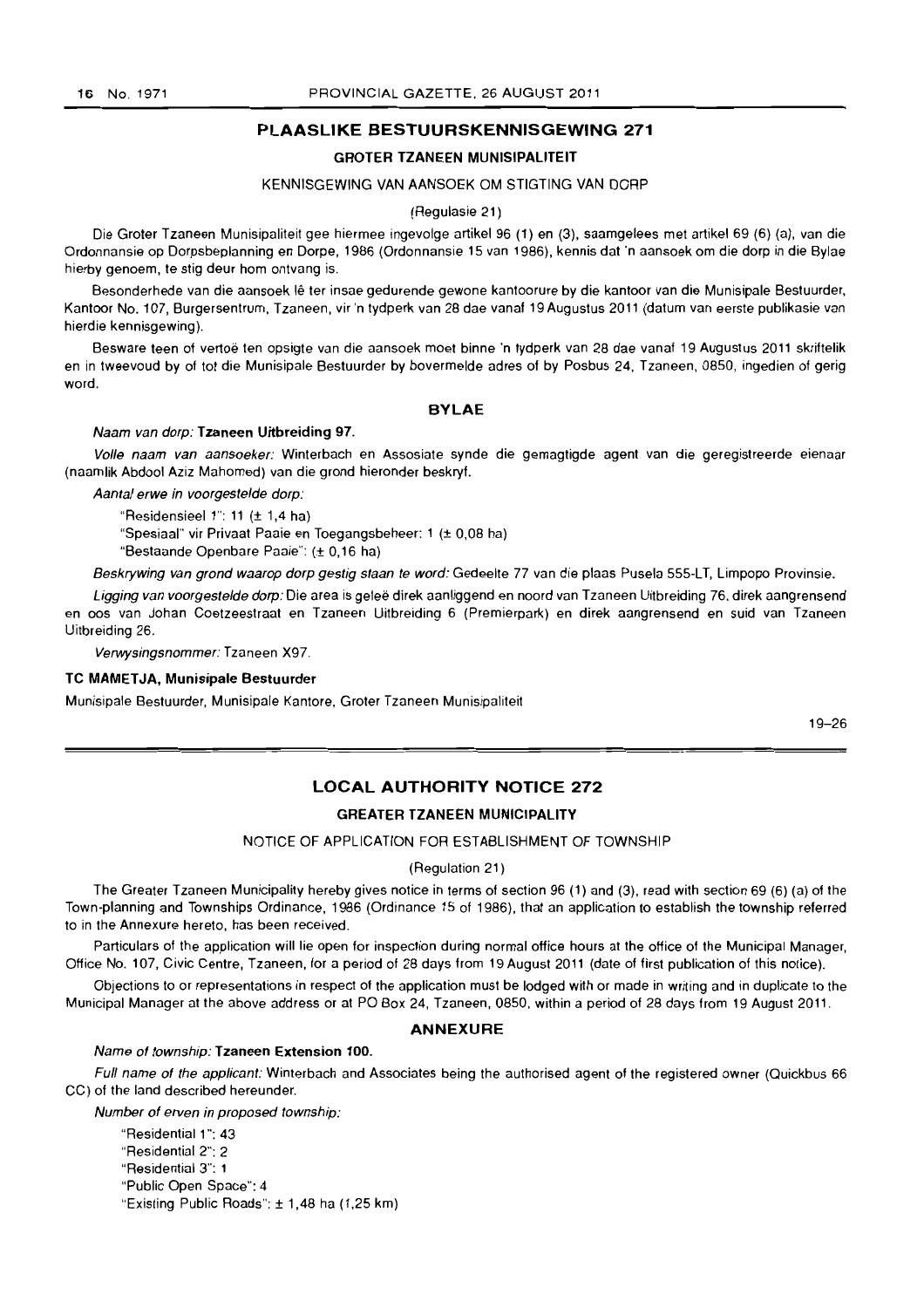Description of the land: Part of the Remainder of Portion 143, The Remainder of Portion 200 and Portion 420, all of the farm Pusela 555-LT, Limpopo Province.

Locality of proposed township: The area is situated directly adjacent and south and west of Tzaneen Extension 73 (Heritage Village) and directly adjacent and south of Tzaneen X72 (Golden Acres Phase 1).

Reference No.: TZN X100.

#### **TC MAMETJA, Municipal Manager**

Municipal Offices, Greater Tzaneen Municipality

# PLAASLIKE BESTUURSKENNISGEWING 272

**- .** 

#### GROTER TZANEEN MUNISIPAlITEIT

#### KENNISGEWING VAN AANSOEK OM STIGTING VAN DORP

#### (Regulasie 21 )

Die Groter Tzaneen Munisipaliteit gee hiermee ingevolga artikel 96 (1) en (3), saamgelees met artikel 69 (6) (a), van die Ordonnansie op Dorpsbeplanning en Dorpe, 1986 (Ordonnansie 15 van 1986), kennis dat 'n aansoek am die dorp in die Bylae hierby genoem. te stig deur hom ontvang is.

Besonderhede van die aansoek lê ter insae gedurende gewone kantoorure by die kantoor van die Munisipale Bestuurder, Kantoor No.1 07, Burgersentrum, Tzaneen, vir 'n tydperk van 28 dae vanaf 19 Augustus 2011 (datum van eerste publikasie van hierdie kennisgewing).

Besware teen of vertoe ten opsigte van die aansoek moet binne 'n tydperk van 28 dae vanaf 19 Augustus 2011 skriftelik en in tweevoud by of tot die Munisipale Bestuurder by bovermelde adres of by Posbus 24, Tzaneen, 0850, ingedien of gerig word.

#### BYLAE

#### Naam van dorp: Tzaneen Uitbreiding 100.

Volle naam van aansoeker: Winterbach en Assosiate synde die gemagtigde agent van die geregistreerde eienaar (naamlik Quickbus 66 CC) van die grond hieronder beskryf.

Aantal erwe in voorgestelde dorp:

"Residensieel 1": 43 "Residensieel 2": 2 "Residensieel 3": 1 "Openbare Oopruimte": 4. "Bestaande Openbare Paaie": ± 1,48 ha (1,25 km)

Beskrywing van grond waarop dorp gestig staan te word: Deel van die Restant van Gedeelte 143, die Restant van Gedeelte 200 en Gedeelte 420, almal van die plaas Pusela 555-LT, Limpopo Provinsie.

Ligging van voorgestelde dorp: Die area is geleë direk aanliggend en suid en wes van Tzaneen Uitbreiding 73 (Heritage Village) en direk aanliggend en suid van Tzaneen X72 (Golden Acres Fase 1).

Verwysingsnommer: TZN X100.

# **TC MAMETJA, Munisipale Bestuurder**

Munisipale Kantore, Groter Tzaneen Munisipaliteit

19-26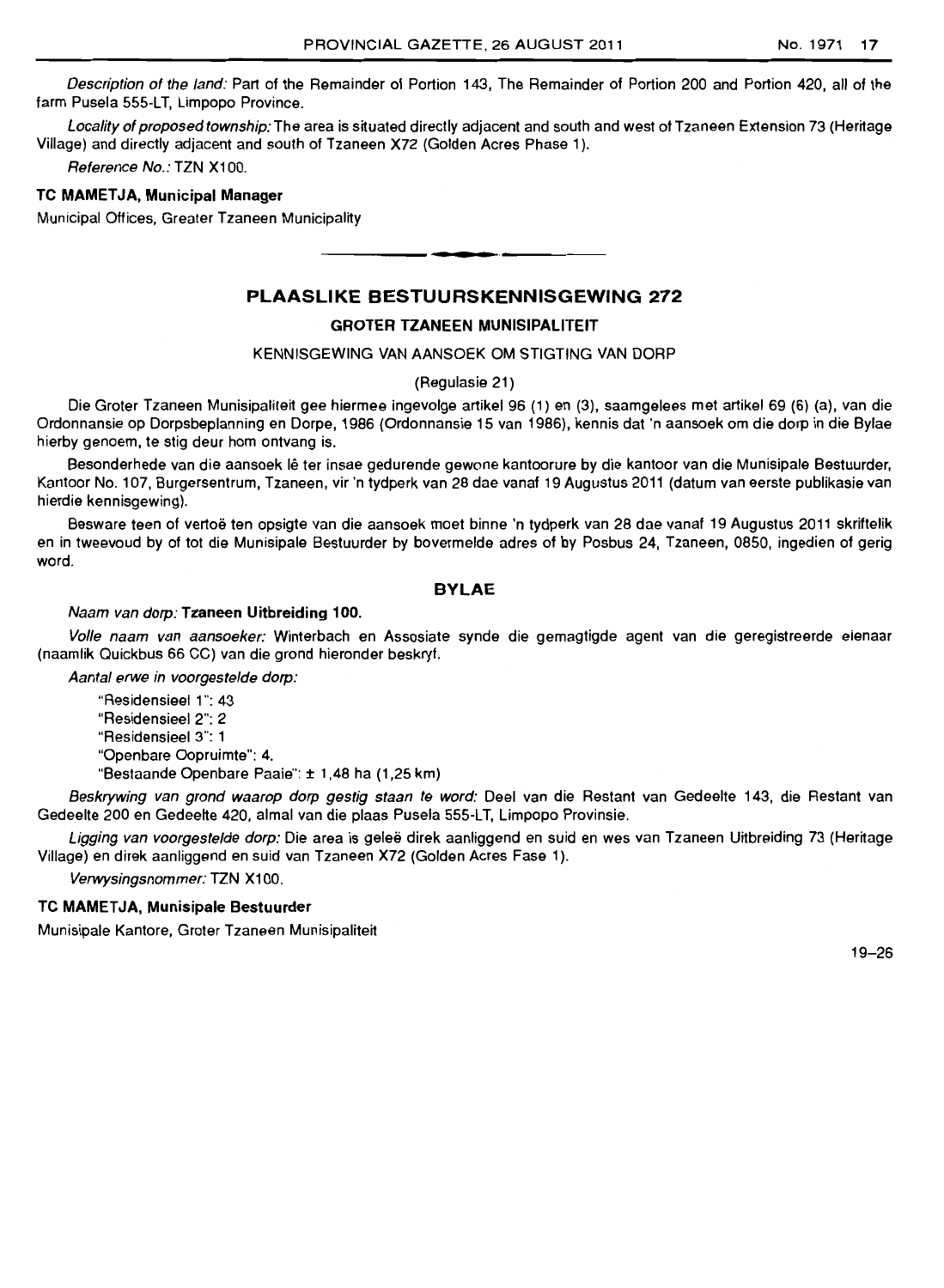# LOCAL AUTHORITY NOTICE 274

#### MAKHADO MUNICIPALITY

# CORRECTION NOTICE: DETERMINATION OF CHARGES IN TERMS OF SECTION 75 OF THE LOCAL GOVERNMENT: MUNICIPAL SYSTEMS ACT, 2000 AS AMENDED

## WATER SUPPLY BY-LAWS

In terms of section 74(2) of the Municipal Systems Act, 2000 (Act no. 32 of 2000) the purpose of the tariff is to recover cost for the supply of water and to generate a profit.

The free basic water tariff of 6kl to all residential consumers with water meters is also implemented to assist poor consumers.

In terms of section 75 of the Local Government: Municipal Systems Act, 2000, as amended, notice is hereby given that the Makhudo Municipality in tenns of section 75A ofthe said Act, by Special Resolution dated 28 April 2011, further amended the Tariff of Charges in the Schedule to the Water Supply By-laws of the Makhado Municipality, adopted by the Municipality under Administrator's Notice 1024 dated 27 July 1977, as amended, with effect from 1 July 2011 by the substitution of sub-items 2,3.4 and 8 of Part I by the following:

#### 2. BASIC AND ADDITIONAL CHARGES

- (1) Basic Charges Where any erf. suhdivided erf, stand, lot or other area within the municipality, with or without improvements, is, or in the opinion of the Council, can be connected to the main, the owner of such erf, subdivided crf, stand, lot or other area shall be deemed to be a user and shall be charged a basic charge, which shall be due annually at the commencement of each financial year and nayable in a manner as stipulated by the Council from time to time, on the basis of R20.00 per *ISO* m<sup>2</sup> or part thereof per month. for the first 1.500 m<sup>2</sup> and thereafter R37.50 per 1.500 m<sup>2</sup> or part thereof, calculated according to the total area of such erf, subdivided erf, stand, (o) or other area: Provided that such basic charge shall not be less than R19.50 per month and not more than R503,00 per month in respect of any such premises: Provided lurther that such tariffs shall not apply to those properties situated in Vleyfontein township which properties are levied in accordance with the provisions of a special agreement concluded between Council and the Northern Province with the inclusion thereof in the jurisdiction area: Provided further that in the former R293 towns (Dzanani) Vuwani and Watcryal that forms part of the Makhado's area of jurisdiction shall pay an amount of R19,50 per private residential property and an amount of R37.50 per month per business situated in such area: Provided further that the additional charge shall not be payable until such time as the meters has been taken over from the Department of water Affairs.
- (2) Additional Charge

In addition to the hasic charge mentioned in sub-item (1), the owner or occupier of any erf. subdivided erf. stand, lot or other area within the manicipality, with improvements thereon, shall pny an additional mouthly charge calculated in terms of the applicable tariff set out in items 3 to 5 inclusive.

- (3) Private dwelling, flat. church, hall, nursery schools, husinesses, industries and buildings used exclusively for the purpose of storage and any other type of consumer not specifically mentioned in these tariffs, per month or part thereof:
	- 3.1 Private dwelling, flat, church and schools, per month or part thereof that is metered individually per service connection:

|     | (1)                                                                          | Free                                                                   |        |
|-----|------------------------------------------------------------------------------|------------------------------------------------------------------------|--------|
|     | For all water consumed between 7 kl and 25kl, per kl or part thereof:<br>(2) |                                                                        | R5.30  |
|     | (3)                                                                          | For all water consumed in excess of 25kl, per kl or part thereof:      | R5.70  |
| 3.2 | Multiple dwellings or flats not metered individually:                        |                                                                        |        |
|     | $\{1\}$                                                                      | For the first 12 kl water consumed, per kl or part thereof:            | R5.30  |
|     | (2)                                                                          | For all water consumed between 13 kl and 25kl, per kl or part thereof: | R5.70  |
|     | (3)                                                                          | For all water consumed in excess of 25kl, ner kl or part thereof:      | R6.00  |
|     | (4)                                                                          | Minimum charge per flat per month:                                     | R48.10 |

3.3 Halls, nursery schools, businesses. flat/business combinations, industries and buildings used exchisively for the purpose of storage and any other type of consumer not specifically mentioned in these tariffs, per month or part thereof for each service connection:

| For the first 40 kt water consumed, per kl or part thereof:<br>(I) | R5.30 |
|--------------------------------------------------------------------|-------|
|--------------------------------------------------------------------|-------|

(2) For all water consumed in excess of  $40 \text{ kJ}$ , per kI or part thereof:  $R7,00$ <br>(3) Minimum charge whether water is consumed or not:  $R50.90$ 

Minimum charge whether water is consumed or not.

Provided that where a fire hydrant connection is also made the consomptions regarding on both the service and fire hydrant connections will be regarded as a single consumption.

 $3.3$  Private dwellings in the informal housing developments per month or part thereof per unit.